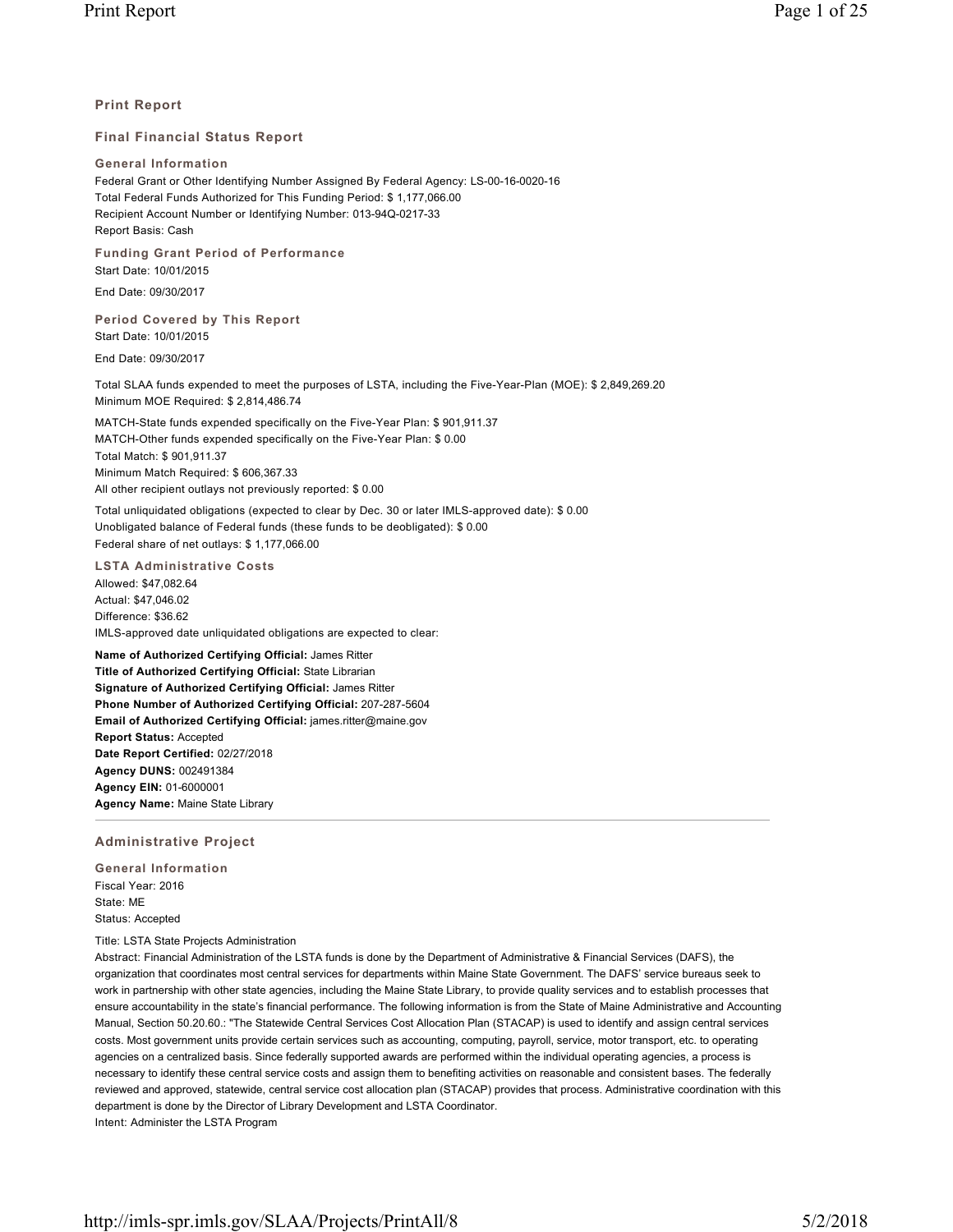Grantee: Maine State Library Start Date: 10/01/2015 End Date: 09/30/2017

**LSTA MATCH-State MATCH-Other Total Salaries/Wages/Benefits** \$0.00 \$0.00 \$0.00 \$0.00 Description No Salaries/Wages/Benefits **Consultant Fees** \$0.00 \$0.00 \$0.00 \$0.00 \$0.00 \$0.00 \$0.00 Description No Consultant Fees **Travel** \$0.00 \$0.00 \$0.00 \$0.00 Description No travel **Supplies/Materials 50.00** \$0.00 \$0.00 \$0.00 \$0.00 \$0.00 \$0.00 Description No supplies/materials **Equipment** \$0.00 \$0.00 \$0.00 \$0.00 Description No equipment **Services** \$0.00 \$0.00 \$0.00 \$0.00 \$0.00 \$0.00 \$0.00 \$0.00 Description **No services Other Operational Expenses** \$47,046.02 \$0.00 \$47,046.02 \$0.00 \$47,046.02 Description STACAP and other overhead (phone, IT, etc.) Totals: \$47,046.02 \$0.00 \$0.00 \$47,046.02 **Budget Information**

# **Projects**

**Project Information** Fiscal Year: 2016 State: ME Version: 1 SPR Project Code: 2016-ME-77603

Title: Books by Mail State Project Code: 2 Start Date: 10/01/2015 End Date: 09/30/2017 Status: Accepted Abstract:

The Books by Mail (BBM) program is part of the Maine State Library's Outreach Services. This service helps to meet the library needs of citizens in our large rural state (33,125 square miles with an estimated population of 1,331,479) who live in towns without local libraries or in towns with public libraries open less than 12 hours a week. Services are also for the homebound.

Program Eligibility—Patrons requiring homebound services are eligible to have return postage paid. Homebound status is defined as a need to receive library materials by mail due to a physical inability to use locallibrary services. To be eligible applicants must have a doctor, nurse, social worker, counselor, teacher, librarian, or other qualified person sign a Certification of Eligibility on the application for services form. For participants for the unserved or underserved communities, the residents pay return postage. Maine residents that have no town library, or who don't pay for library services at a nearby town, or who reside in towns where the library is open less than 12 hours a weekare eligible to apply. Every effort is made to encourage local libraries to work with neighboring communities to provide library service to keep Books by Mail for the truly unserved and underserved.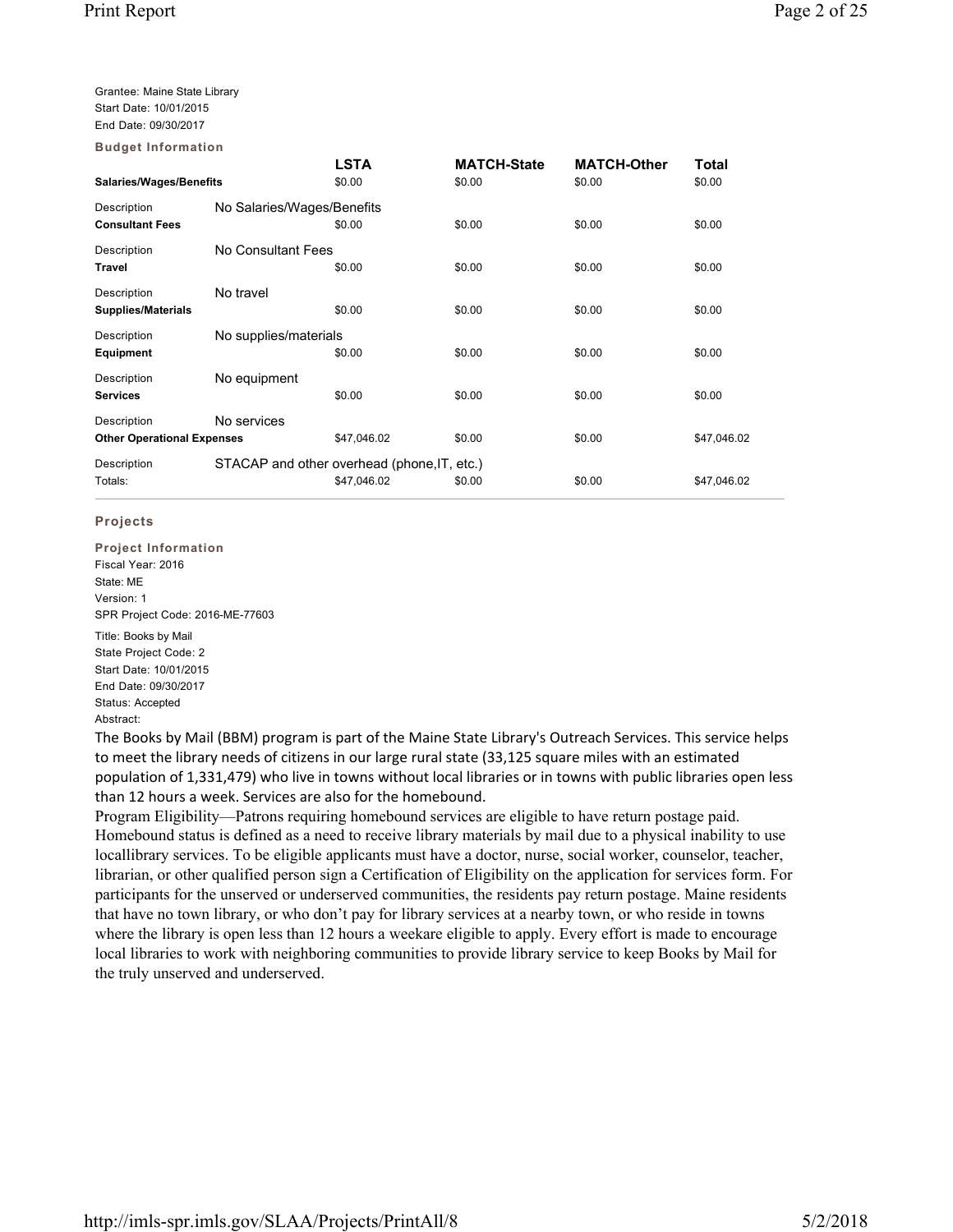State Goal: Improve library services to individuals with disabilities and for Maine citizens, including children, living in underserved areas.

#### **Project Director**

Director Name: Christopher Boynton; Director Phone: 207-287-5650; Director Email: christopher.boynton@maine.gov

**Grantee Information** Grantee: Maine State Library

## **Additional Materials**

• http://www.maine.gov/msl/outreach/booksbymail/

**Budgets**

|                                   |                                | LSTA                                                                                                                          | <b>MATCH-State</b> | <b>MATCH-Other</b> | Total        |  |  |  |  |
|-----------------------------------|--------------------------------|-------------------------------------------------------------------------------------------------------------------------------|--------------------|--------------------|--------------|--|--|--|--|
|                                   | <b>Salaries/Wages/Benefits</b> |                                                                                                                               | \$27,231.95        | \$0.00             | \$168,129.40 |  |  |  |  |
| Description                       |                                | LSTA Salary/wages/benefits are for 3.17 FTE federal employees. Match is salary from a state funded director who               |                    |                    |              |  |  |  |  |
|                                   |                                | manages the program director that equals 0.25 FTE.                                                                            |                    |                    |              |  |  |  |  |
| <b>Consultant Fees</b>            |                                | \$0.00                                                                                                                        | \$0.00             | \$0.00             | \$0.00       |  |  |  |  |
| Description                       | No consultant fees.            |                                                                                                                               |                    |                    |              |  |  |  |  |
| Travel                            |                                | \$0.00                                                                                                                        | \$0.00             | \$0.00             | \$0.00       |  |  |  |  |
| Description                       | No travel costs                |                                                                                                                               |                    |                    |              |  |  |  |  |
| <b>Supplies/Materials</b>         |                                | \$11,494.98                                                                                                                   | \$0.00             | \$0.00             | \$11,494.98  |  |  |  |  |
| Description                       |                                | Postage costs of \$10,348.46 make up the majority of costs for this project. The balance covers printing supplies for mailing |                    |                    |              |  |  |  |  |
|                                   |                                | labels, office supplies, and printer cartridges.                                                                              |                    |                    |              |  |  |  |  |
| Equipment                         |                                | \$0.00                                                                                                                        | \$0.00             | \$0.00             | \$0.00       |  |  |  |  |
| Description                       | No equipment                   |                                                                                                                               |                    |                    |              |  |  |  |  |
| <b>Services</b>                   |                                | \$359.88                                                                                                                      | \$0.00             | \$0.00             | \$359.88     |  |  |  |  |
| Description                       | Binding service costs          |                                                                                                                               |                    |                    |              |  |  |  |  |
| <b>Other Operational Expenses</b> |                                | \$0.00                                                                                                                        | \$0.00             | \$0.00             | \$0.00       |  |  |  |  |
| Description                       | No other operational expenses. |                                                                                                                               |                    |                    |              |  |  |  |  |
| Totals:                           |                                | \$152,752.31                                                                                                                  | \$27,231.95        | \$0.00             | \$179,984.26 |  |  |  |  |
| Intent                            |                                |                                                                                                                               |                    |                    |              |  |  |  |  |

Improve users' general knowledge and skills.

- Education
- Literacy

**Project Activities**

**Activity Details**

**Title:** Lending books to Maine citizens who are disabled, homebound or without access to a library **Abstract:**

Eligible Maine residents can borrow books from the Maine State Library via the Books by Mail program. Patrons who do not have Internet access may make selections from paper catalogs. These are mailed to patrons upon request. Patrons who have the capacity to go online can request and renew materials via email or via an online public access catalog that is part of a statewide consortium. Users can request anything available from the shared database through the OPAC. A formal reader advisory service also allows users to request a specialized recommended reading list. Users can use either a paper or online form. Since Books by Mail patrons have a Maine State Library card,they are eligible for electronic resources such as the MARVEL databases and the Maine InfoNet Download Library (downloadable e-books and audiobooks).

A summer reading program is conducted for the benefit ofchildren enrolled in the Books by Mail program. The Maine State Library pays postage to and from for the homebound patrons. All others pay return postage only. A Maine State Library toll free phone number is provided to users.

**Intent:** Improve users' general knowledge and skills.

**Activity:** Content **Mode:** Lending **Format:** Combined physical & digital **Total number of items circulated:** 6,809 **Average number of items circulated / month:** 567 **Total number of ILL transactions:** 0 **Average number of ILL transactions / month:** 0 **Partner Information** Please identify the area(s) in which your partner organization(s) operates.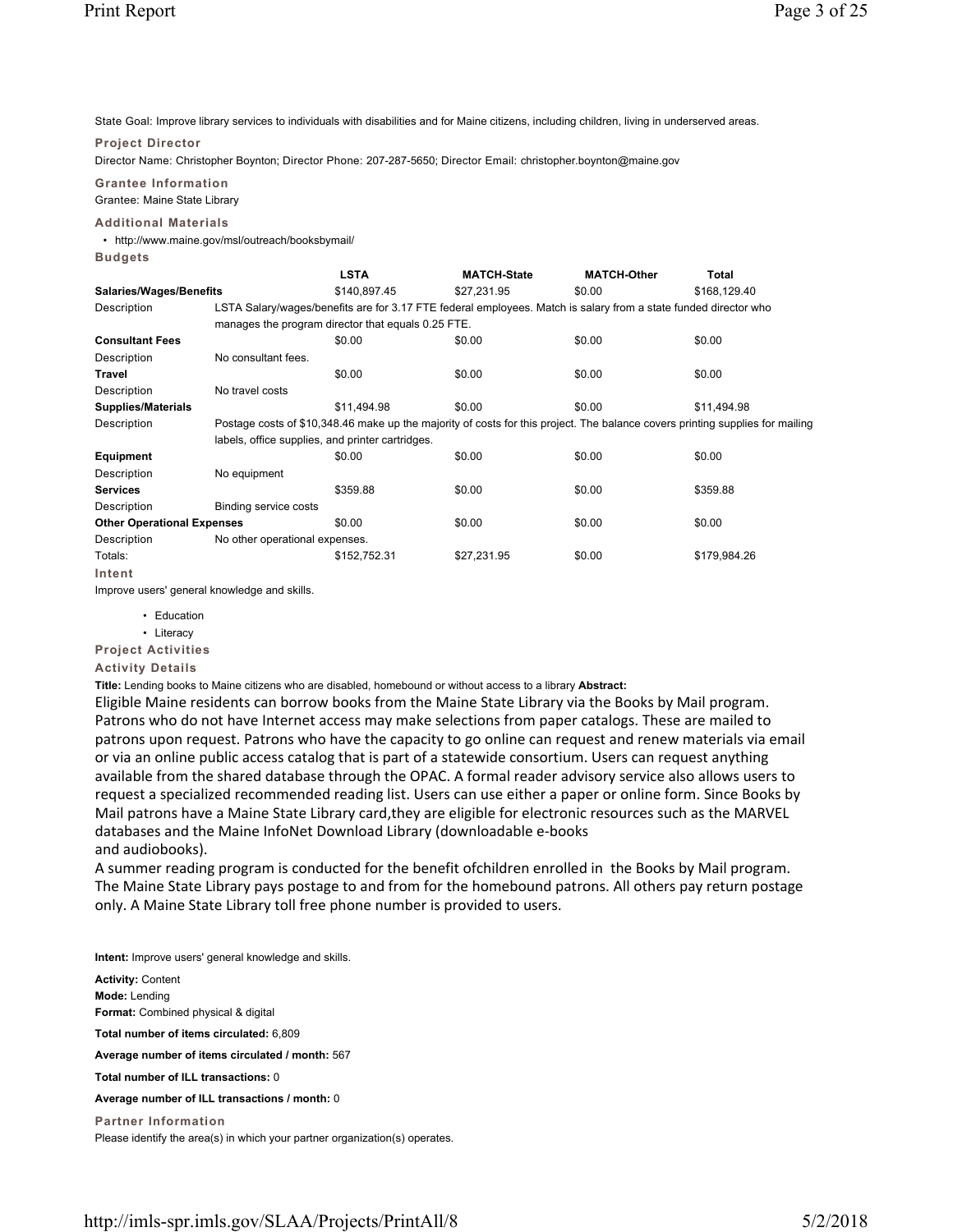**Libraries:** Yes **Historical Societies or Organizations:** No **Museums:** No **Archives:** No **Cultural Heritage Organization Multi-type:** No **Preschools:** No **Schools:** No **Adult Education:** No **Human Service Organizations:** No **Other:** No

Please identify the legal type of the partner organization(s) for this project.

**Federal Government:** No **State Government:** Yes **Local Government:** Yes **School District:** No **Non-Profit:** Yes **Private Sector:** No **Tribe:** No

**Is the activity directed at the library workforce:** No

**For a targeted group or for the general population:** Targeted **Geographic community of the targeted group:** Rural **For what age groups:** All Ages,

**For what economic types:** EconomicNotApplicable **For what ethnicity types:** EthnicityNotApplicable, **Is the activity directed at families:** No **Is the activity directed at intergenerational groups:** No **Is the activity targeted at immigrants/refugees:** No **Is the activity directed at those with disabilities:** No **Limited functional literacy or informational skills:** No **Is the activity category not already captured:** No

**Is the activity state-wide:** Yes

**Specific Locations:** No

**Institution Types Public Libraries:** 0, **Academic Libraries:** 0, **SLAA:** 1, **Consortia:** 0, **Special Libraries:** 0, **School Libraries:** 0, **Other:** 0

**Total number of survey responses:** 0

### **Project Outcomes**

#### **List any important outcomes or findings not previously reported:**

Some outputs have changed since last year. This program served 368 residents this year who cannot access library services due to limited local library service in this reporting period. The Books by Mail program has a total of 3612 registered users (2456 adults and 1156 K-12 juveniles). There are also 176 registered homebound users in the program. This number remained approximately the same as last year. The Books by Mail catalog has been combined with the Maine State Library's catalog and patrons have also been integrated into the ILS.

### **Please briefly describe the importance of these outcomes and findings for future program planning:**

With only 10% of registered BBM patrons using the service we will need to determine if the other users are accessing materials via the Download Library making it difficult to track that number. Homebound users vary as that status can change as patrons are able to use a local library or leave the program for other reasons. Homebound users make up just 5% of the program.

**Explain one or two of the most significant lessons learned for others wanting to adopt any facets of this project:**

This program is highly valued by those who need it but an almost insignificant number from the overall Maine population.

**Do you anticipate continuing this project after the current reporting period ends?** Yes **Do you anticipate any change in level of effort in managing this project?** No **Do you anticipate changing the types of activities and objectives addressed by the project?** Yes We would like to know if the large K-12 users are homeschoolers and will pursue that data. **Was an evaluation conducted for this project?** No

Exemplary: No

**Project Tags** Rural, MSLN, e-rate

**Project Information** Fiscal Year: 2016 State: ME Version: 1 SPR Project Code: 2016-ME-77604 Title: Talking Books Plus (Large Print, Talking Books, and Descriptive Videos)

State Project Code: 1 Start Date: 10/01/2015 End Date: 09/30/2017 Status: Accepted Abstract:

The purpose of the Maine State Library's Talking Books Plus program is to provide free services to Maine residents of any age who are unable to read traditional print materials. The Maine State Library's Talking Books Plus program has three components:

1. **Large Print Books:** The program purpose is to directly or through public libraries meet the informational and recreational needs of residents of Maine who are certified as being blind, visually impaired, or physically handicapped.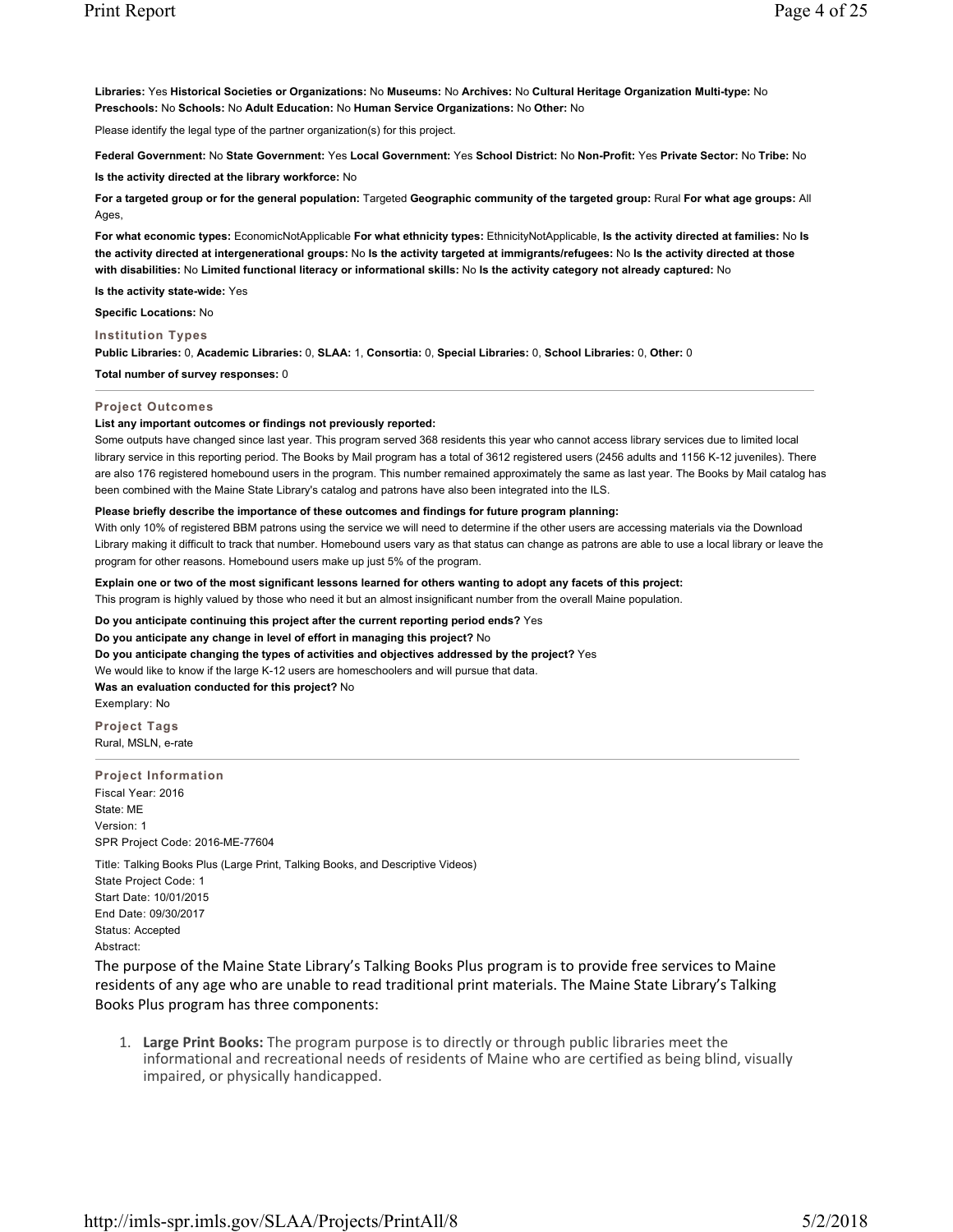- 2. **Talking Books and Descriptive Video:** The program purpose is to act as Maine's regional library for the National LibraryServices for the Blind and Physically Handicapped (NLS) providing talking books statewide and providing descriptive videos to individually enrolled patrons.
- 3. **Recorded Books:** Recording of Maine materials not recorded by the Library of Congress. This program provides specific Maine materials in the state and nationally.

State Goal: Improve library services to individuals with disabilities and for Maine citizens, including children, living in underserved areas.

# **Project Director**

Director Name: Chris Boynton; Director Phone: 207-287-5653; Director Email: christopher.boynton@maine.gov

## **Grantee Information**

Grantee: Maine State Library

## **Additional Materials**

• http://www.maine.gov/msl/outreach/lbph/index.shtml

**Budgets**

|                                   |                                                                                                                                   | <b>LSTA</b>                               | <b>MATCH-State</b>                                                                                                             | <b>MATCH-Other</b> | Total                                                                                                                           |  |  |  |
|-----------------------------------|-----------------------------------------------------------------------------------------------------------------------------------|-------------------------------------------|--------------------------------------------------------------------------------------------------------------------------------|--------------------|---------------------------------------------------------------------------------------------------------------------------------|--|--|--|
| <b>Salaries/Wages/Benefits</b>    |                                                                                                                                   | \$178,153.84                              | \$120,336.14                                                                                                                   | \$0.00             | \$298,489.98                                                                                                                    |  |  |  |
| Description                       |                                                                                                                                   |                                           | LSTA salaries/wages and benefits are for 3.17 FTE. State match is for 2 FTE positions working on the Talking Books             |                    |                                                                                                                                 |  |  |  |
|                                   | Program                                                                                                                           |                                           |                                                                                                                                |                    |                                                                                                                                 |  |  |  |
| <b>Consultant Fees</b>            |                                                                                                                                   | \$0.00                                    | \$0.00                                                                                                                         | \$0.00             | \$0.00                                                                                                                          |  |  |  |
| Description                       | There were no consultant fees                                                                                                     |                                           |                                                                                                                                |                    |                                                                                                                                 |  |  |  |
| <b>Travel</b>                     |                                                                                                                                   | \$2,288.43                                | \$0.00                                                                                                                         | \$0.00             | \$2,288.43                                                                                                                      |  |  |  |
| Description                       |                                                                                                                                   |                                           | Travel in state for mileage for meetings with organizations and libraries is \$260.02. Airfare, hotel and meals for two out of |                    |                                                                                                                                 |  |  |  |
|                                   |                                                                                                                                   |                                           |                                                                                                                                |                    | state travel to national and regional conference for Libraries of the Blind and Physically Handicapped for the program director |  |  |  |
|                                   | is \$2,028.41.                                                                                                                    |                                           |                                                                                                                                |                    |                                                                                                                                 |  |  |  |
| <b>Supplies/Materials</b>         |                                                                                                                                   | \$19,583.73                               | \$0.00                                                                                                                         | \$0.00             | \$19,583.73                                                                                                                     |  |  |  |
| Description                       | Includes postage (\$3094.86), large print books (\$12,486.60), Binding (\$2066.19) with the balance for printing of return labels |                                           |                                                                                                                                |                    |                                                                                                                                 |  |  |  |
|                                   |                                                                                                                                   | and other misc. supplies for the program. |                                                                                                                                |                    |                                                                                                                                 |  |  |  |
| Equipment                         |                                                                                                                                   | \$0.00                                    | \$0.00                                                                                                                         | \$0.00             | \$0.00                                                                                                                          |  |  |  |
| Description                       | No equipment was purchased                                                                                                        |                                           |                                                                                                                                |                    |                                                                                                                                 |  |  |  |
| <b>Services</b>                   |                                                                                                                                   | \$18,323.43                               | \$0.00                                                                                                                         | \$0.00             | \$18,323.43                                                                                                                     |  |  |  |
| Description                       |                                                                                                                                   |                                           | Services for web hosting, software and maintenance of the CUL catalog for the program.                                         |                    |                                                                                                                                 |  |  |  |
| <b>Other Operational Expenses</b> |                                                                                                                                   | \$0.00                                    | \$0.00                                                                                                                         | \$0.00             | \$0.00                                                                                                                          |  |  |  |
| Description                       | No other operational expenses                                                                                                     |                                           |                                                                                                                                |                    |                                                                                                                                 |  |  |  |
| Totals:                           |                                                                                                                                   | \$218,349.43                              | \$120,336.14                                                                                                                   | \$0.00             | \$338,685.57                                                                                                                    |  |  |  |
| Intent                            |                                                                                                                                   |                                           |                                                                                                                                |                    |                                                                                                                                 |  |  |  |

Improve users' ability to obtain and/or use information resources.

• Education

• Literacy

**Project Activities**

**Activity Details**

**Title:** Talking Books Plus **Abstract:**

Activities for the Talking Book Plus program include:Registering new patrons via phone; providing reader's advisory services, maintaining a patron handbook, providing a distance summer reading program to juvenile patrons, promoting the grant funded Newsline service, and working with the Maine State Division of the Blind and Maine AIM. The program Director is currently the vice chair of the Division for the Blind Rehabilitation Council,an advisory board to the Maine State Division for the Blind.

**Intent:** Improve users' ability to obtain and/or use information resources.

**Activity:** Content **Mode:** Lending **Format:** Combined physical & digital **Total number of items circulated:** 106,221 **Average number of items circulated / month:** 8,852 **Total number of ILL transactions:** 0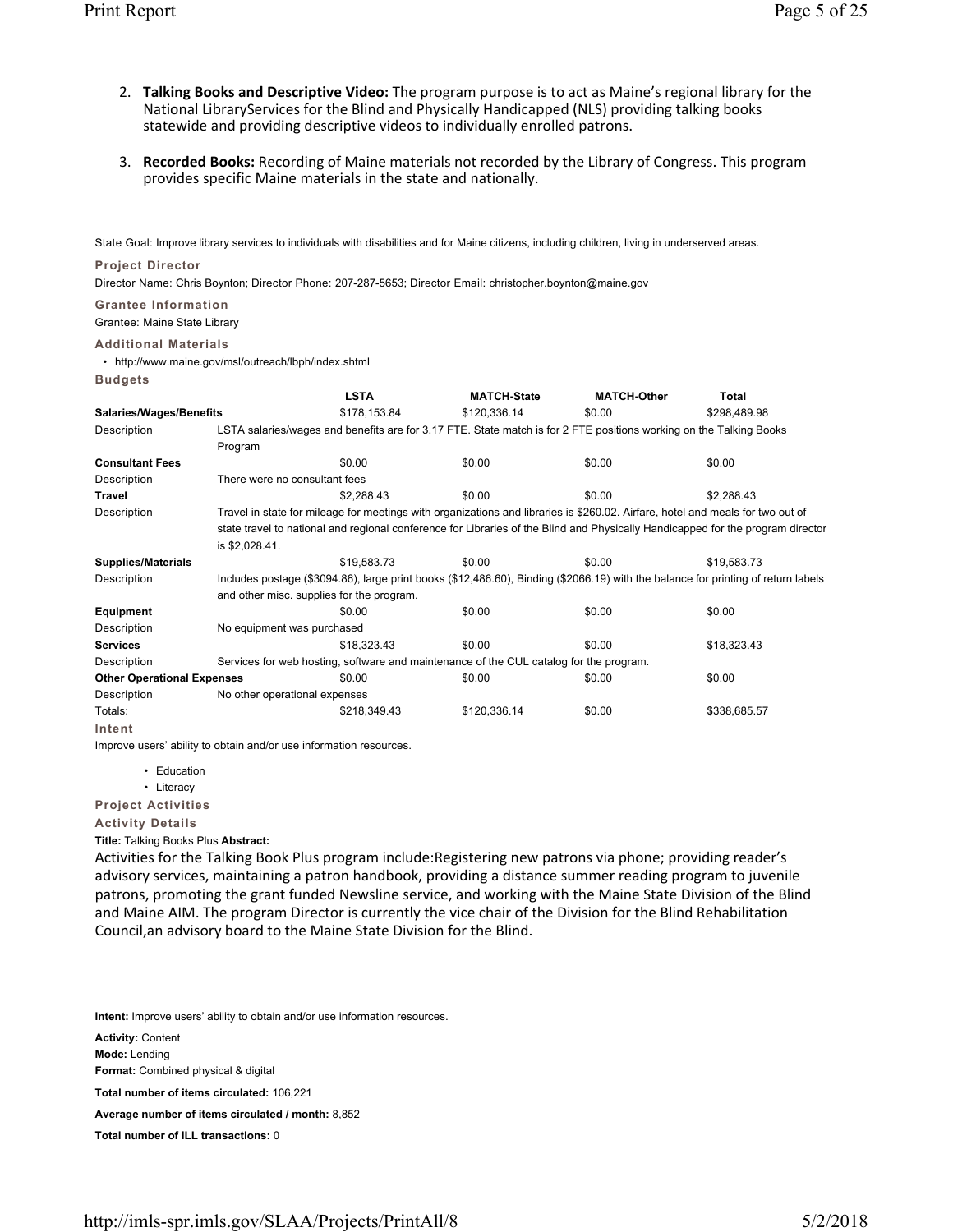## **Average number of ILL transactions / month:** 0

# **Partner Information**

Please identify the area(s) in which your partner organization(s) operates.

**Libraries:** No **Historical Societies or Organizations:** No **Museums:** No **Archives:** No **Cultural Heritage Organization Multi-type:** No **Preschools:** No **Schools:** No **Adult Education:** No **Human Service Organizations:** No **Other:** No

Please identify the legal type of the partner organization(s) for this project.

**Federal Government:** Yes **State Government:** No **Local Government:** No **School District:** No **Non-Profit:** No **Private Sector:** No **Tribe:** No

**Is the activity directed at the library workforce:** No

**For a targeted group or for the general population:** Targeted **Geographic community of the targeted group:** Urban, Suburban, Rural **For what age groups:** All Ages,

**For what economic types:** EconomicNotApplicable **For what ethnicity types:** EthnicityNotApplicable, **Is the activity directed at families:** No **Is the activity directed at intergenerational groups:** No **Is the activity targeted at immigrants/refugees:** No **Is the activity directed at those with disabilities:** Yes **Limited functional literacy or informational skills:** No **Is the activity category not already captured:** No

**Is the activity state-wide:** Yes

**Specific Locations:** No

**Institution Types**

**Public Libraries:** 0, **Academic Libraries:** 0, **SLAA:** 1, **Consortia:** 0, **Special Libraries:** 0, **School Libraries:** 0, **Other:** 0

**Total number of survey responses:** 0

### **Activity Details**

#### **Title:** Talking Books Recording Project **Abstract:**

The Maine State Library (MSL) records Maine materials not recorded by the National Library Services for the Blind and Physically Handicapped (NLS). The MSL has an onsite recording studio and a part-time librarian who manages the projects and the volunteers.

**Intent:** Improve users' ability to obtain and/or use information resources.

**Activity:** Content **Mode:** Creation **Format:** Digital **Number of items digitized:** 5 **Number of items digitized and available to the public:** 5 **Number of physical items:** 0 **Number of open-source applications/software/systems:** 0 **Number of proprietary applications/software/systems:** 0 **Number of learning resources (e.g. toolkits, guides):** 0 **Number of plans/frameworks:** 0 **Partner Information** Please identify the area(s) in which your partner organization(s) operates. **Libraries:** Yes **Historical Societies or Organizations:** No **Museums:** No **Archives:** No **Cultural Heritage Organization Multi-type:** No **Preschools:** No **Schools:** No **Adult Education:** No **Human Service Organizations:** No **Other:** No Please identify the legal type of the partner organization(s) for this project.

**Federal Government:** Yes **State Government:** No **Local Government:** No **School District:** No **Non-Profit:** No **Private Sector:** No **Tribe:** No

**Is the activity directed at the library workforce:** No

**For a targeted group or for the general population:** Targeted **Geographic community of the targeted group:** Urban, Suburban, Rural **For what age groups:** All Ages,

**For what economic types:** EconomicNotApplicable **For what ethnicity types:** EthnicityNotApplicable, **Is the activity directed at families:** No **Is the activity directed at intergenerational groups:** No **Is the activity targeted at immigrants/refugees:** No **Is the activity directed at those with disabilities:** Yes **Limited functional literacy or informational skills:** No **Is the activity category not already captured:** No

**Is the activity state-wide:** Yes

**Specific Locations:** No

**Institution Types**

**Public Libraries:** 0, **Academic Libraries:** 0, **SLAA:** 1, **Consortia:** 0, **Special Libraries:** 0, **School Libraries:** 0, **Other:** 0

**Total number of survey responses:** 0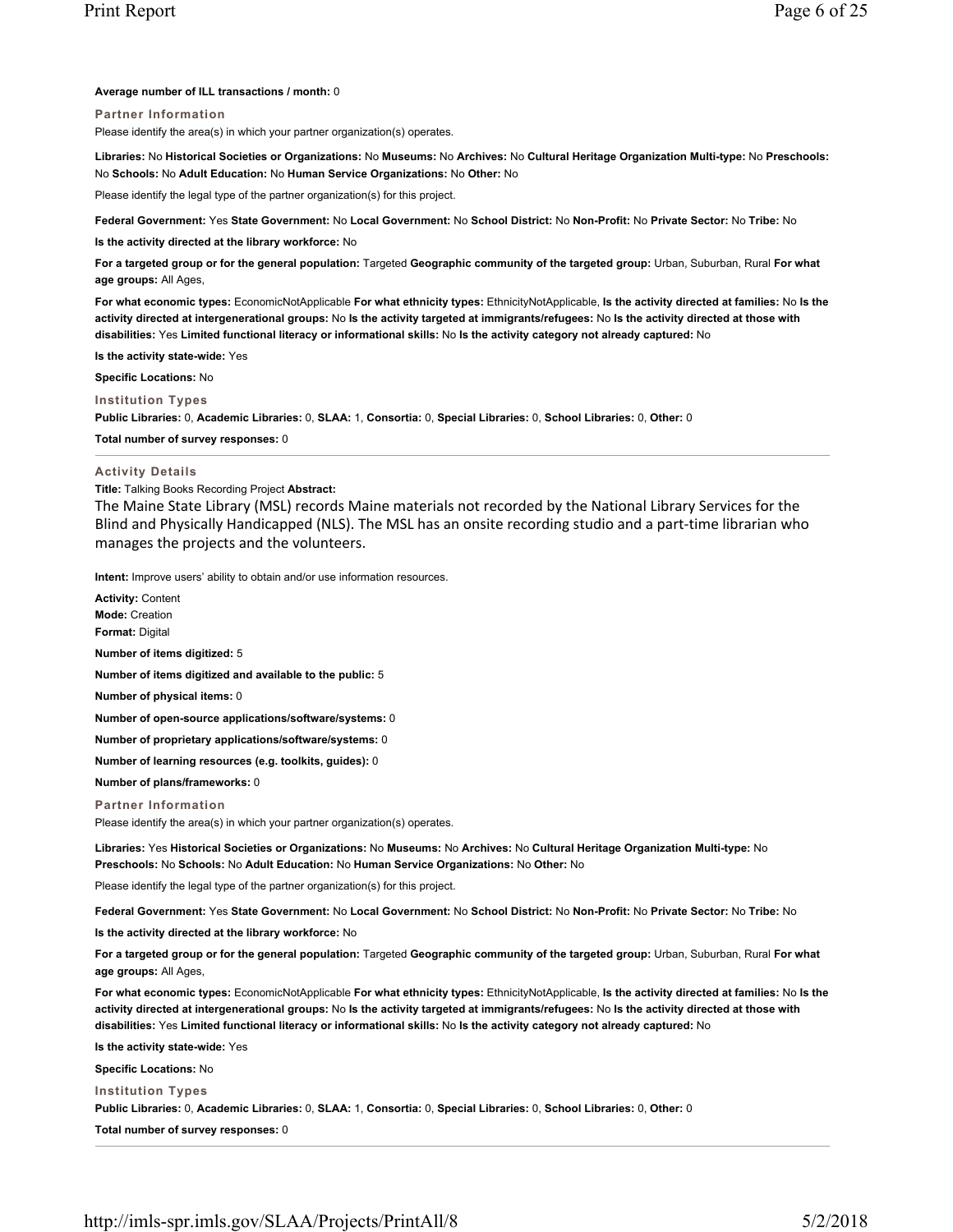# **Activity Details**

**Title:** Large Print Books **Abstract:** Large print books are purchased and circulated to program participants as well as to public libraries, schools and retirement homes in Maine. **Intent:** Improve users' ability to obtain and/or use information resources.

**Activity:** Content **Mode:** Lending **Format:** Physical

**Total number of items circulated:** 13,005

**Average number of items circulated / month:** 1,084

**Total number of ILL transactions:** 3

**Average number of ILL transactions / month:** 0

**Partner Information**

Please identify the area(s) in which your partner organization(s) operates.

**Libraries:** No **Historical Societies or Organizations:** No **Museums:** No **Archives:** No **Cultural Heritage Organization Multi-type:** No **Preschools:** No **Schools:** No **Adult Education:** No **Human Service Organizations:** No **Other:** No

Please identify the legal type of the partner organization(s) for this project.

**Federal Government:** No **State Government:** No **Local Government:** Yes **School District:** Yes **Non-Profit:** Yes **Private Sector:** No **Tribe:** No

**Is the activity directed at the library workforce:** No

For a targeted group or for the general population: Targeted Geographic community of the targeted group: Urban, Suburban, Rural For what **age groups:** All Ages,

**For what economic types:** EconomicNotApplicable **For what ethnicity types:** EthnicityNotApplicable, **Is the activity directed at families:** No **Is the activity directed at intergenerational groups:** No **Is the activity targeted at immigrants/refugees:** No **Is the activity directed at those with disabilities:** Yes **Limited functional literacy or informational skills:** No **Is the activity category not already captured:** No

**Is the activity state-wide:** Yes

**Specific Locations:** No

**Institution Types**

**Public Libraries:** 94, **Academic Libraries:** 0, **SLAA:** 0, **Consortia:** 0, **Special Libraries:** 0, **School Libraries:** 214, **Other:** 55

**Total number of survey responses:** 0

#### **Project Outcomes**

**List any important outcomes or findings not previously reported:**

Audio cassettes are now discontinued, we now circulate audio digital cartridges exclusively. The BARD downloads have increased about 13% over last year, and account for about 23% of total circulation.There is a huge demand for reader's advisory services for the blind and visually impaired who have yet to move to BARD. Large print demand is decreasing.

# **Please briefly describe the importance of these outcomes and findings for future program planning:**

We will continue to monitor the increase of the use of BARD and the impact on the number of "physical" digital cassettes mailed. As we move towards another ILS for the catalog and circulation we may move towards a "Duplication-on-Demand" model rather than maintaining the physical inventory of cartridges.

**Explain one or two of the most significant lessons learned for others wanting to adopt any facets of this project:**

We anticipate radical changes in how these services will be delivered in the next 5-10 years.

**Do you anticipate continuing this project after the current reporting period ends?** Yes

**Do you anticipate any change in level of effort in managing this project?** No

**Do you anticipate changing the types of activities and objectives addressed by the project?** No

**Was an evaluation conducted for this project?** No

Exemplary: No

**Project Tags** blind

**Project Information** Fiscal Year: 2016 State: ME Version: 1 SPR Project Code: 2016-ME-77605

Title: Partnership with the University of Maine for Maine InfoNet State Project Code: 6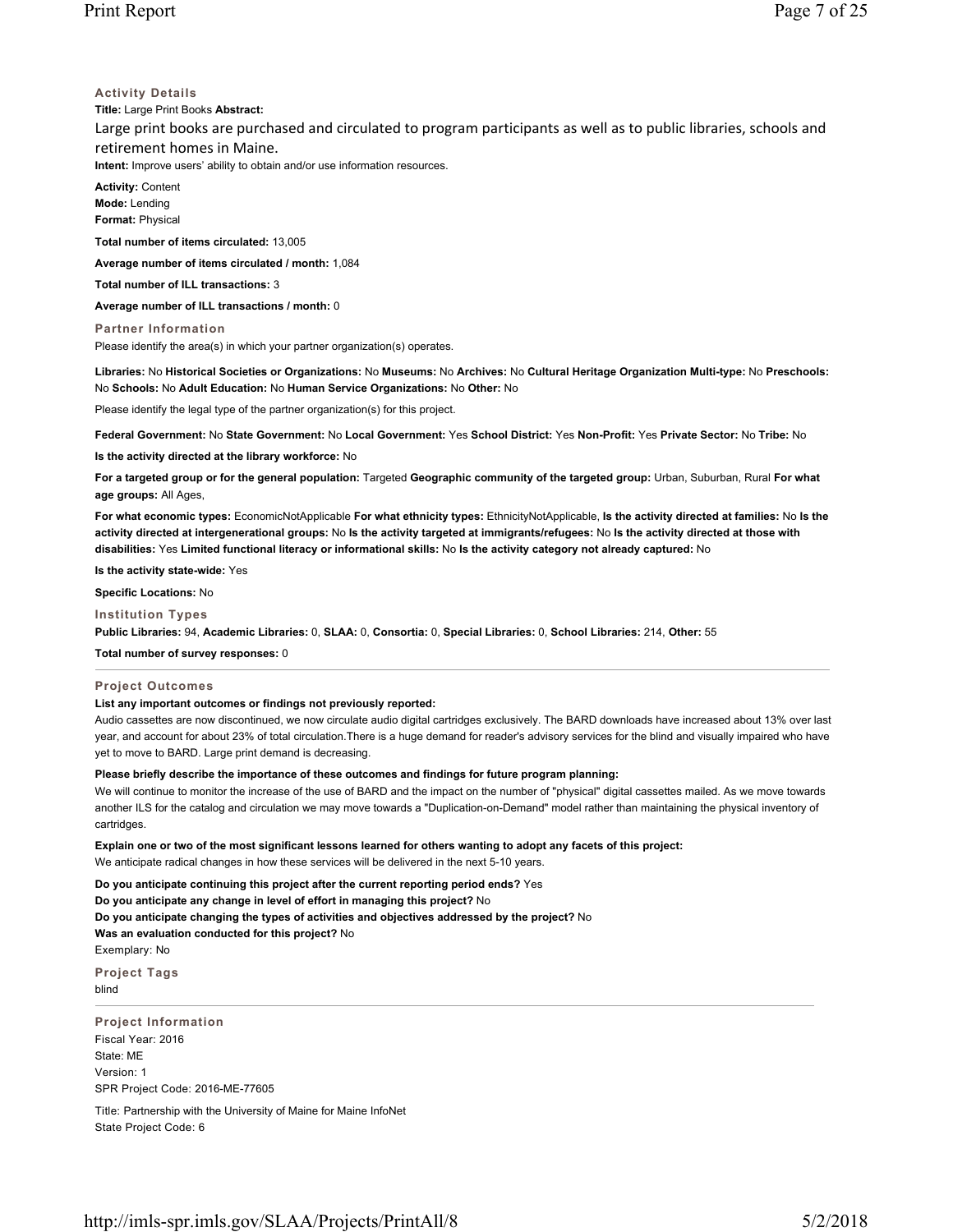Start Date: 10/01/2015 End Date: 09/30/2017 Status: Accepted Abstract:

Maine InfoNet is a collaborative of academic, public, school, and special libraries that provides leadership in resource sharing, promotes cost effective solutions for quality library information services, and supports the cultural, educational, and economic development of Maine. Supported by the Maine State Library and the University of Maine System, Maine InfoNet connects the people of Maine to information and ideas through library cooperation. A Board of Directors oversees the operation of Maine InfoNet and takes the lead in planning and the establishment of policies. The Maine State Librarian is a member of this Board along with 12 other members from the Maine library community. Maine InfoNet is dedicated to improving information and library service to all Maine citizens through online systems and technology. It develops and manages services that unite electronic and physical resources to form a digital library for all of Maine.

State Goal: Expand library resource sharing and services for all Maine citizens.

#### **Project Director**

Director Name: James Jackson Sanborn; Director Phone: 207-581-3083; Director Email: james.jacksonsanborn@maineinfonet.org

**Grantee Information** Grantee: Maine State Library

**Additional Materials**

• http://www.maineinfonet.org/ **Budgets**

|                                   |                                                                                                                              | <b>LSTA</b>  | <b>MATCH-State</b>                                                                                                         | <b>MATCH-Other</b> | Total                                                                                                                    |  |  |  |
|-----------------------------------|------------------------------------------------------------------------------------------------------------------------------|--------------|----------------------------------------------------------------------------------------------------------------------------|--------------------|--------------------------------------------------------------------------------------------------------------------------|--|--|--|
| <b>Salaries/Wages/Benefits</b>    |                                                                                                                              | \$74,837.52  | \$120,577.00                                                                                                               | \$0.00             | \$195,414.52                                                                                                             |  |  |  |
| Description                       |                                                                                                                              |              |                                                                                                                            |                    | Salary for 1.17 FTE that work on Maine InfoNet project and 1 FTE state funded as match. The Systems Training and Support |  |  |  |
|                                   |                                                                                                                              |              | Librarian is federally funded and the Library Systems Manager is state funded with the balance for management by Library   |                    |                                                                                                                          |  |  |  |
|                                   | Development Director.                                                                                                        |              |                                                                                                                            |                    |                                                                                                                          |  |  |  |
| <b>Consultant Fees</b>            |                                                                                                                              | \$0.00       | \$0.00                                                                                                                     | \$0.00             | \$0.00                                                                                                                   |  |  |  |
| Description                       | No consultant fees                                                                                                           |              |                                                                                                                            |                    |                                                                                                                          |  |  |  |
| <b>Travel</b>                     |                                                                                                                              | \$1,535.13   | \$0.00                                                                                                                     | \$0.00             | \$1,535.13                                                                                                               |  |  |  |
| Description                       |                                                                                                                              |              | In-state travel mileage reimbursement for the Systems Training and Support Librarian and the part-time cataloging trainer. |                    |                                                                                                                          |  |  |  |
|                                   |                                                                                                                              |              | Conference fees, hotel and meals for attendance at Maine Library Association Conference for the Systems Training and       |                    |                                                                                                                          |  |  |  |
|                                   | Support Librarian.                                                                                                           |              |                                                                                                                            |                    |                                                                                                                          |  |  |  |
| <b>Supplies/Materials</b>         |                                                                                                                              | \$0.00       | \$0.00                                                                                                                     | \$0.00             | \$0.00                                                                                                                   |  |  |  |
| Description                       | No supplies and materials                                                                                                    |              |                                                                                                                            |                    |                                                                                                                          |  |  |  |
| Equipment                         |                                                                                                                              | \$0.00       | \$0.00                                                                                                                     | \$0.00             | \$0.00                                                                                                                   |  |  |  |
| Description                       | No equipment                                                                                                                 |              |                                                                                                                            |                    |                                                                                                                          |  |  |  |
| <b>Services</b>                   |                                                                                                                              | \$80,762.50  | \$0.00                                                                                                                     | \$0.00             | \$80,762.50                                                                                                              |  |  |  |
| Description                       | The Maine State Library has a contract with the University of Maine System to pay half the salary and benefits for the Maine |              |                                                                                                                            |                    |                                                                                                                          |  |  |  |
|                                   | InfoNet Executive Director.                                                                                                  |              |                                                                                                                            |                    |                                                                                                                          |  |  |  |
| <b>Other Operational Expenses</b> |                                                                                                                              | \$0.00       | \$0.00                                                                                                                     | \$0.00             | \$0.00                                                                                                                   |  |  |  |
| Description                       | No other operational expenses                                                                                                |              |                                                                                                                            |                    |                                                                                                                          |  |  |  |
| Totals:                           |                                                                                                                              | \$157,135.15 | \$120,577.00                                                                                                               | \$0.00             | \$277,712.15                                                                                                             |  |  |  |
| Intent                            |                                                                                                                              |              |                                                                                                                            |                    |                                                                                                                          |  |  |  |

Improve users' ability to obtain and/or use information resources.

• General (select only for electronic databases or other data sources)

# **Project Activities**

**Activity Details**

**Title:** Maine ILS and Statewide Catalog **Abstract:**

Maine InfoNet manages three statewide ILS consortia as well as the statewide catalog – MaineCat. The URSUS consortia includes 13 libraries: University of Maine System libraries, the Maine State Library, the Maine Law and Legislative Library and Bangor Public Library. The Minerva consortia include 60 public, school, academic and hospital libraries. The new MILS system for small libraries now includes 14 libraries. All three consortia use the same ILS system, are scaled to size and capacity and all feed into the state catalog, MaineCat. Maine InfoNet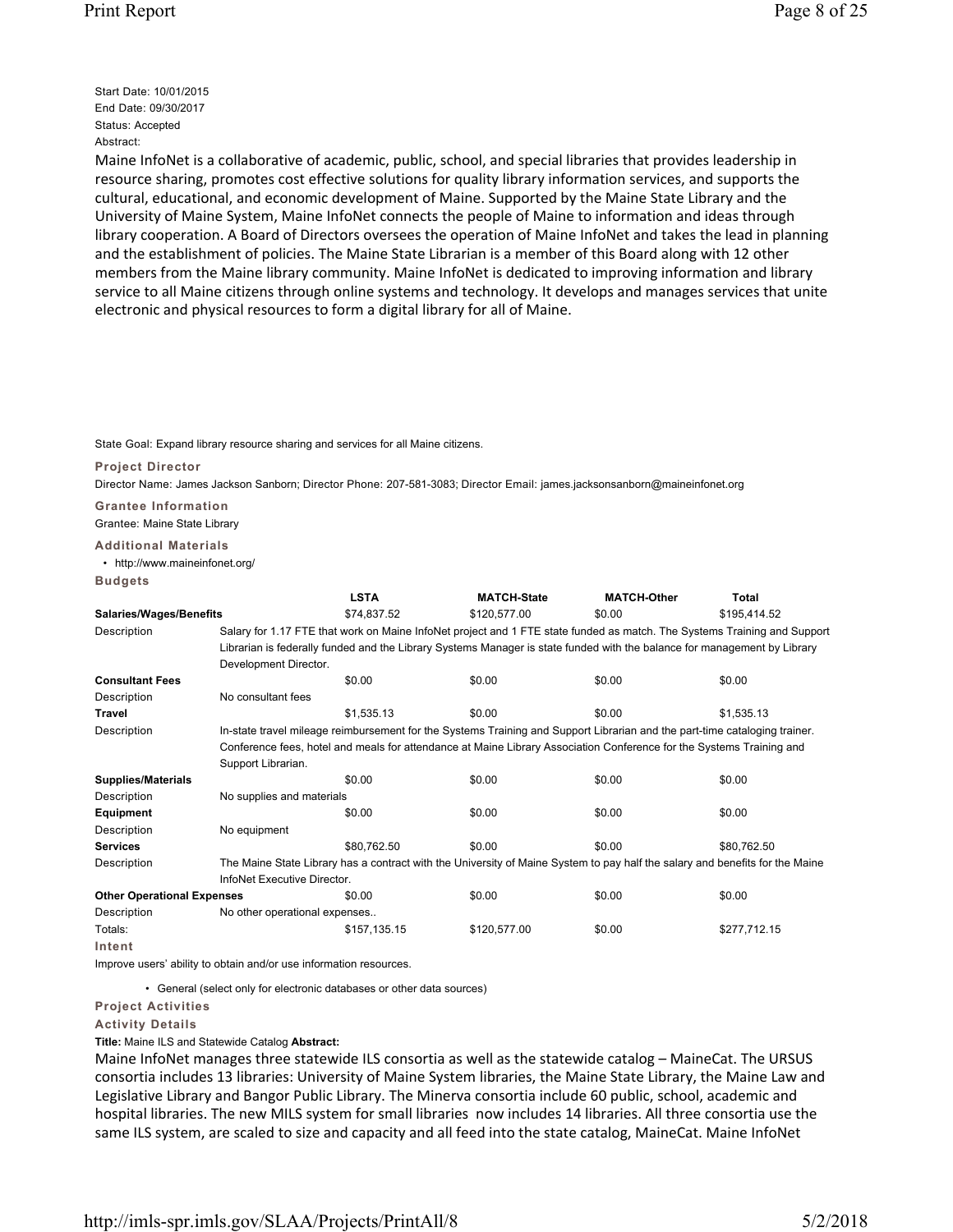provides the management, technological infrastructure, help desk ticketing system, and training. The SOLAR program for libraries on other systems was ended in late 2016, many of the active SOLAR libraries are now part of the MILS system, others actively request materials through their ARRC lending library.

**Intent:** Improve users' ability to obtain and/or use information resources.

**Activity:** Content **Mode:** Lending **Format:** Combined physical & digital **Total number of items circulated:** 4,717,853 **Average number of items circulated / month:** 393,154 **Total number of ILL transactions:** 93,920 **Average number of ILL transactions / month:** 7,826 **Partner Information** Please identify the area(s) in which your partner organization(s) operates. **Libraries:** Yes **Historical Societies or Organizations:** No **Museums:** No **Archives:** No **Cultural Heritage Organization Multi-type:** No **Preschools:** No **Schools:** Yes **Adult Education:** No **Human Service Organizations:** No **Other:** No Please identify the legal type of the partner organization(s) for this project.

**Federal Government:** No **State Government:** Yes **Local Government:** Yes **School District:** Yes **Non-Profit:** Yes **Private Sector:** No **Tribe:** No

**Is the activity directed at the library workforce:** No

**For a targeted group or for the general population:** General **Geographic community of the targeted group:** Urban, Suburban, Rural **For what age groups:** 

**Is the activity state-wide:** Yes

**Specific Locations:** No

**Institution Types**

**Public Libraries:** 69, **Academic Libraries:** 27, **SLAA:** 1, **Consortia:** 4, **Special Libraries:** 9, **School Libraries:** 8, **Other:** 0

**Total number of survey responses:** 0

## **Activity Details**

**Title:** Maine's Virtual Library - MARVEL **Abstract:**

Maine InfoNet manages Maine's Virtual Library, known as MARVEL. This collection of online resources provides access to full text and abstracts from magazines, newspapers and reference books. MARVEL is provided free of charge to all library types and Maine citizens from home. MARVEL is funded by the Maine State Library, the University of Maine, the Maine Telecommunications Education Access Fund via the Public Utilities Commission as well as Colby, Bates, and Bowdoin colleges.

**Intent:** Improve users' ability to obtain and/or use information resources.

**Activity:** Content **Mode:** Acquisition **Format:** Combined physical & digital **Number of hardware acquired:** 0 **Number of software acquired:** 0 **Number of licensed databases acquired:** 67 **Number of print materials (books & government documents) acquired:** 0 **Number of electronic materials acquired:** 0 **Number of audio/visual units (audio discs, talking books, other recordings) acquired:** 0 **Partner Information** Please identify the area(s) in which your partner organization(s) operates. **Libraries:** Yes **Historical Societies or Organizations:** No **Museums:** No **Archives:** No **Cultural Heritage Organization Multi-type:** No **Preschools:** No **Schools:** Yes **Adult Education:** Yes **Human Service Organizations:** No **Other:** No Please identify the legal type of the partner organization(s) for this project.

**Federal Government:** No **State Government:** Yes **Local Government:** Yes **School District:** Yes **Non-Profit:** Yes **Private Sector:** No **Tribe:** No

**Is the activity directed at the library workforce:** No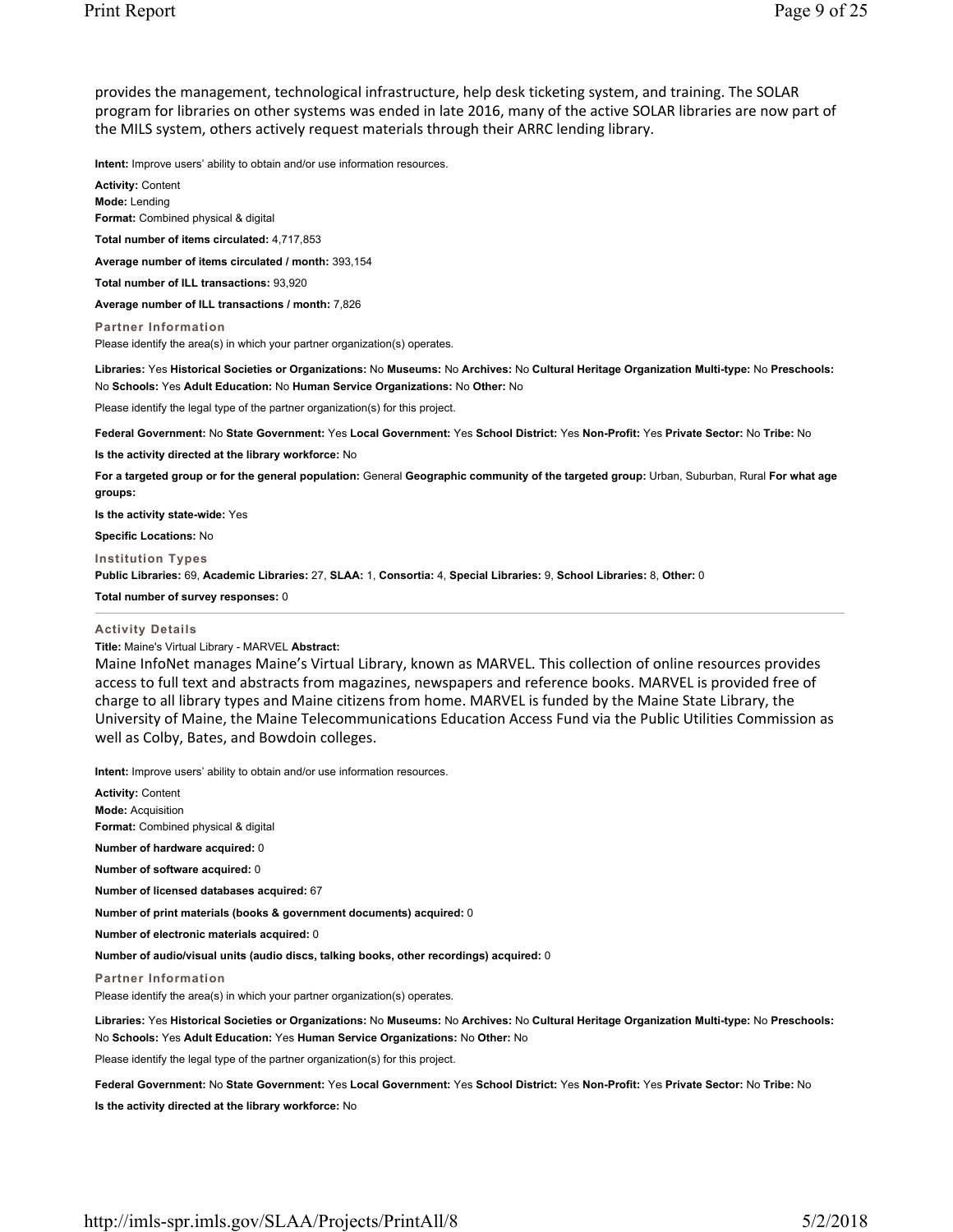**For a targeted group or for the general population:** General **Geographic community of the targeted group:** Urban, Suburban, Rural **For what age groups:** 

**Is the activity state-wide:** Yes

**Specific Locations:** No

**Institution Types**

**Public Libraries:** 262, **Academic Libraries:** 34, **SLAA:** 1, **Consortia:** 0, **Special Libraries:** 46, **School Libraries:** 618, **Other:** 0

**Total number of survey responses:** 0

### **Activity Details**

**Title:** Download Library: E-books and Audiobooks **Abstract:**

Maine InfoNet also manages the Download Library of e-books and audiobooks for Maine libraries. The e-books and audiobooks are both available to patrons of all member libraries that join this project. Libraries pay an annual membership fee which is used to purchase content and pay for licensing fees. Membership fees are based on library population served and range from a low of \$150 for libraries serving populations under 1,000 to a high of \$1,700 for libraries serving populations above 25,000.

**Intent:** Improve users' ability to obtain and/or use information resources.

**Activity:** Content **Mode:** Lending **Format:** Digital

**Total number of items circulated:** 391,266

**Average number of items circulated / month:** 32,605

**Total number of ILL transactions:** 0

**Average number of ILL transactions / month:** 0

**Partner Information** Please identify the area(s) in which your partner organization(s) operates.

**Libraries:** Yes **Historical Societies or Organizations:** No **Museums:** No **Archives:** No **Cultural Heritage Organization Multi-type:** No **Preschools:** No **Schools:** Yes **Adult Education:** No **Human Service Organizations:** No **Other:** No

Please identify the legal type of the partner organization(s) for this project.

**Federal Government:** No **State Government:** Yes **Local Government:** Yes **School District:** Yes **Non-Profit:** Yes **Private Sector:** No **Tribe:** No

**Is the activity directed at the library workforce:** No

**For a targeted group or for the general population:** General **Geographic community of the targeted group:** Urban, Suburban, Rural **For what age groups:** 

**Is the activity state-wide:** Yes

**Specific Locations:** No

**Institution Types**

**Public Libraries:** 181, **Academic Libraries:** 30, **SLAA:** 1, **Consortia:** 0, **Special Libraries:** 2, **School Libraries:** 28, **Other:** 0

**Total number of survey responses:** 0

### **Project Outcomes**

# **List any important outcomes or findings not previously reported:**

Maine citizens, library patrons and students have increased access to the collections of more Maine libraries via MaineCat due to the expansion of the MILS consortia for small libraries. The main obstacle for the small libraries was cost. The goal was to find a system and price to widen the number of libraries to join a statewide system. Currently the MILS system now includes 14 libraries up and running; an increase of 10 libraries during the fiscal year. Expansion will continue in the upcoming year as more libraries apply for membership. Maine citizens and all library types have expanded access to downloadable audio and e-books. Partway through the fiscal year, the Download Library platform was changed to a system provided by a vendor that would allow the addition of new school libraries to the system (something prohibited by the previous vendor). Eight new school libraries have joined the system with more expressing interest in future years as budgets allow.

### **Please briefly describe the importance of these outcomes and findings for future program planning:**

Maine InfoNet and Maine State Library are reaching goals for expanding the number of public libraries that can actively participate and utilize the statewide catalog, MaineCat. This provides expanded access for Maine citizens to all collections. By offering a scaled down version, easy copy cataloging, and lower costs, the number of libraries able to participate will increase. Attention to training needs for these new MILS libraries in a consistent manner is a 2017 goal.

**Explain one or two of the most significant lessons learned for others wanting to adopt any facets of this project:**

Changing a statewide e-book platform requires a lot of communication to obtain buy-in and allow for a smooth transition. Even with an analysis of devices used throughout the system we underestimated the percentage of power users who were using devices not compatible with the new platform. The savings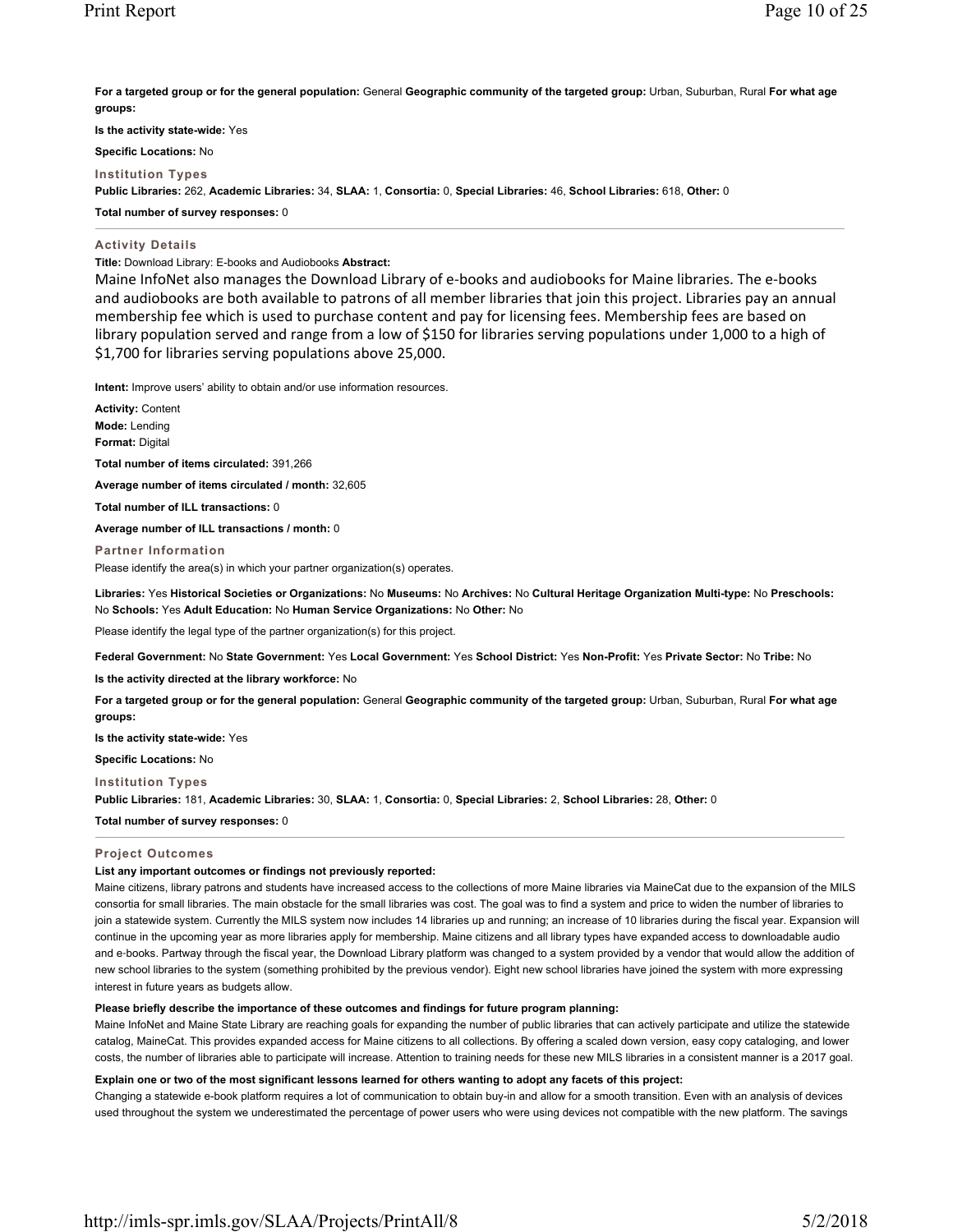and wider availability to schools offset this issue and we expect the increased adoption of mobile devices for reading digitally will expand the use of the new platform in the upcoming years

**Do you anticipate continuing this project after the current reporting period ends?** Yes **Do you anticipate any change in level of effort in managing this project?** No **Do you anticipate changing the types of activities and objectives addressed by the project?** No **Was an evaluation conducted for this project?** No Exemplary: No

**Project Tags** ILS, e-books, databases

**Project Information** Fiscal Year: 2016 State: ME Version: 1 SPR Project Code: 2016-ME-77606

Title: Maine Regional Library System-Area Reference and Resource Centers State Project Code: 3 Start Date: 10/01/2015 End Date: 09/30/2017 Status: Accepted Abstract:

The MRLS ARRC system was established by legislation in 1973 (MRSA Title 27, Chapter 4). Currently there are three ARRC libraries serving 16 counties divided into nine regions. The ARRC libraries were selected to improve library services to the residents of Maine. Portland Public Library (PPL) provides services in the southern counties (York and Cumberland - population 494,384). Bangor Public Library (BPL) provides services for the northern and eastern counties (Aroostook, Hancock, Knox, Penobscot, Piscataquis, Waldo, and Washington – population 401,585) and the Maine State Library (MSL) provides services for the central and western counties (Androscoggin, Franklin, Kennebec, Lincoln, Oxford, Sagadahoc and Somerset – population 435,510). Lewiston Public Library (LPL) supplements ILL services for fiction for the MSL.

The Maine State Library contracts with PPL, BPL and LPL for ARRC services to expand library resource sharing and services for all Maine residents. The ARRCs:

- Provide ILL services to libraries in their respective counties
- Provide free borrower's cards to Maine residents residing in their respective counties **51,255 cards** a provided to citizens outside Augusta, Bangor and Portland
- Provide reference and additional information online services to libraries and patrons in those counties
- Provide officespace for MSL regional liaisons (as per contracts with BPL and PPL)
- The Maine State Library manages the statewide van delivery program for libraries as an ARRC service

State Goal: Expand and enhance life‐long learning opportunities for librarians and Maine citizens **Project Director** Director Name: Janet McKenney; Director Phone: 207-287-5620; Director Email: janet.mckenney@maine.gov **Grantee Information** Grantee: Maine State Library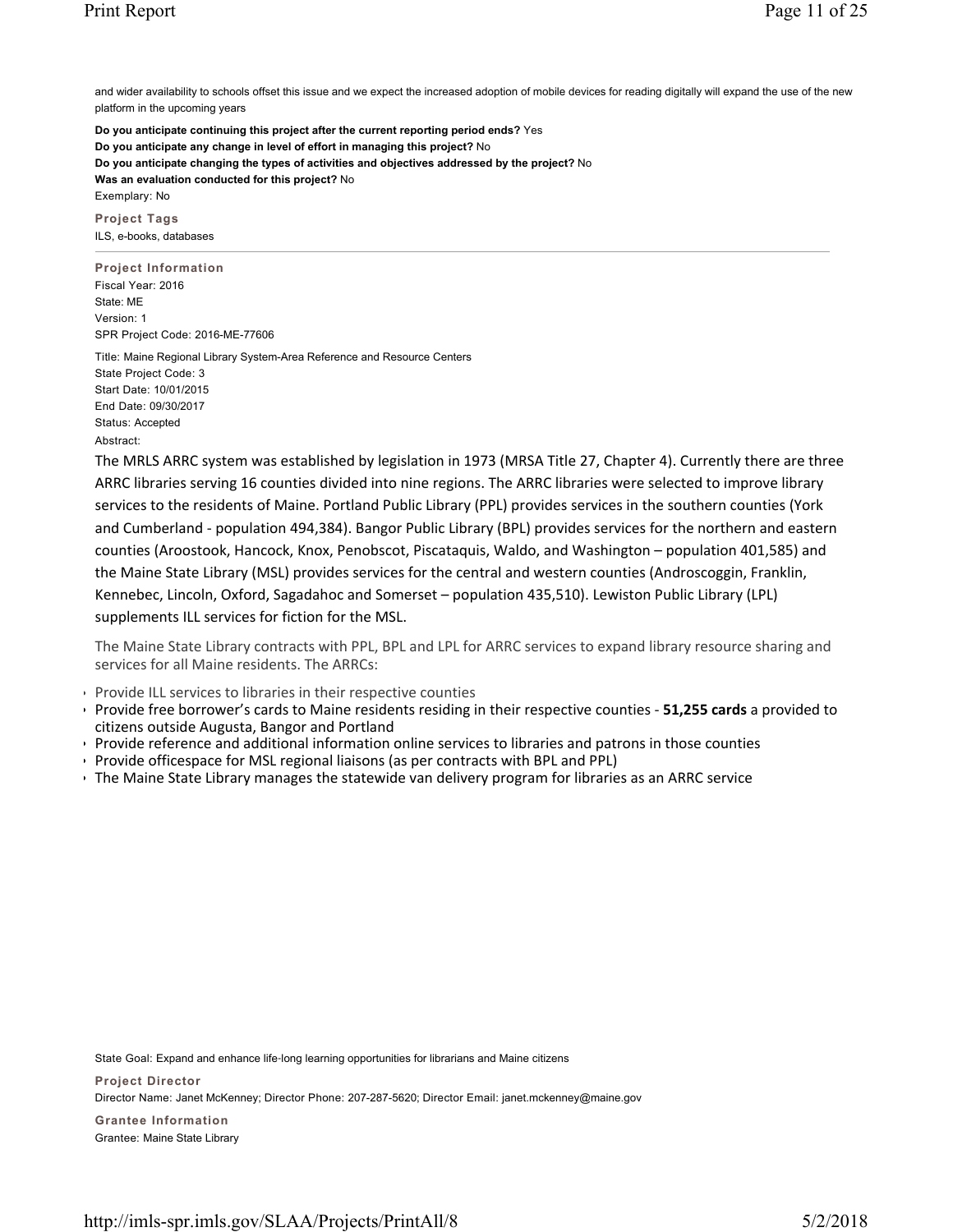# **Additional Materials**

• http://www.maine.gov/msl/libs/interlib/

- http://www.maine.gov/msl/libs/interlib/delivery.shtml
- http://www.maine.gov/msl/services/ask.htm
- http://www.maine.gov/msl/libs/interlib/mslarrcill.shtml
- https://www.portlandlibrary.com/using-the-library/services-for-librarians/
- https://www.bpl.lib.me.us/interlibrary-loans-for-patrons/

**Budgets**

|                                   |                                                                                                                                     | <b>LSTA</b>                                                                                                                         | <b>MATCH-State</b> | <b>MATCH-Other</b> | Total                                                                                                                              |  |  |  |  |
|-----------------------------------|-------------------------------------------------------------------------------------------------------------------------------------|-------------------------------------------------------------------------------------------------------------------------------------|--------------------|--------------------|------------------------------------------------------------------------------------------------------------------------------------|--|--|--|--|
| <b>Salaries/Wages/Benefits</b>    |                                                                                                                                     | \$112,986.52                                                                                                                        | \$163,216.38       | \$0.00             | \$276.202.90                                                                                                                       |  |  |  |  |
| Description                       |                                                                                                                                     | This amount represents 2.17 FTE for part of the Interlibrary loan coordinator, cataloging and management staff for the ARRC         |                    |                    |                                                                                                                                    |  |  |  |  |
|                                   |                                                                                                                                     |                                                                                                                                     |                    |                    | services to libraries and patrons. State salary match is represents 3.5 FTE which includes state funded portion of ILL Coordinator |  |  |  |  |
|                                   | salary, cataloger, support staff.                                                                                                   |                                                                                                                                     |                    |                    |                                                                                                                                    |  |  |  |  |
| <b>Consultant Fees</b>            |                                                                                                                                     | \$0.00                                                                                                                              | \$0.00             | \$0.00             | \$0.00                                                                                                                             |  |  |  |  |
| Description                       | No consultant fees                                                                                                                  |                                                                                                                                     |                    |                    |                                                                                                                                    |  |  |  |  |
| <b>Travel</b>                     |                                                                                                                                     | \$2,893.17                                                                                                                          | \$4.359.50         | \$0.00             | \$7,252.67                                                                                                                         |  |  |  |  |
| Description                       |                                                                                                                                     | In-state travel for ARRC staff is \$1783.22 - mileage, in-state meetings and Maine Library Association conference presentations.    |                    |                    |                                                                                                                                    |  |  |  |  |
|                                   |                                                                                                                                     | \$1109.95 for ARRC director to attend ALA.                                                                                          |                    |                    |                                                                                                                                    |  |  |  |  |
| <b>Supplies/Materials</b>         |                                                                                                                                     | \$19,598.38                                                                                                                         | \$0.00             | \$0.00             | \$19,598.38                                                                                                                        |  |  |  |  |
| Description                       | Supplies and materials include postage and supplies for Interlibrary Loan, van delivery totes and bags, and ILS consortia software. |                                                                                                                                     |                    |                    |                                                                                                                                    |  |  |  |  |
|                                   |                                                                                                                                     | Includes general supplies of paper, pens, etc.                                                                                      |                    |                    |                                                                                                                                    |  |  |  |  |
| <b>Equipment</b>                  |                                                                                                                                     | \$0.00                                                                                                                              | \$0.00             | \$0.00             | \$0.00                                                                                                                             |  |  |  |  |
| Description                       | No equipment purchased                                                                                                              |                                                                                                                                     |                    |                    |                                                                                                                                    |  |  |  |  |
| <b>Services</b>                   |                                                                                                                                     | \$154.136.28                                                                                                                        | \$122,218.00       | \$0.00             | \$276.354.28                                                                                                                       |  |  |  |  |
| Description                       |                                                                                                                                     | Service contracts with Portland Public Library, Bangor Public Library and Lewiston Public Library to cover ILL costs for area       |                    |                    |                                                                                                                                    |  |  |  |  |
|                                   |                                                                                                                                     | libraries is \$29,600. Other costs include: Statewide subscription for all libraries to Learning Express Library, Job and Career    |                    |                    |                                                                                                                                    |  |  |  |  |
|                                   |                                                                                                                                     |                                                                                                                                     |                    |                    | Accelerator, Computer Learning Center (\$83,746.36); \$26579.72 for OCLC services; \$6272.26 to subsidize van delivery for rural   |  |  |  |  |
|                                   |                                                                                                                                     | libraries. Amount also includes in-house databases and partial cost for MSL Initiatives meeting with Portland Public, Bangor Public |                    |                    |                                                                                                                                    |  |  |  |  |
|                                   | and Maine InfoNet.                                                                                                                  |                                                                                                                                     |                    |                    |                                                                                                                                    |  |  |  |  |
| <b>Other Operational Expenses</b> |                                                                                                                                     | \$22,734.69                                                                                                                         | \$46.711.07        | \$0.00             | \$69,445.76                                                                                                                        |  |  |  |  |
| Description                       |                                                                                                                                     | Cost for 30 public access computers subscription, Internet access and support Match is MSL costs for ARCC staff computers           |                    |                    |                                                                                                                                    |  |  |  |  |
|                                   |                                                                                                                                     | subscription, Internet access and support.                                                                                          |                    |                    |                                                                                                                                    |  |  |  |  |
| Totals:                           |                                                                                                                                     | \$312,349.04                                                                                                                        | \$336,504.95       | \$0.00             | \$648,853.99                                                                                                                       |  |  |  |  |
| Intent                            |                                                                                                                                     |                                                                                                                                     |                    |                    |                                                                                                                                    |  |  |  |  |

Improve users' ability to obtain and/or use information resources.

• Outreach & Partnerships

• Systems & Technologies

**Project Activities**

**Activity Details**

**Title:** ARRC - Interlibrary Loan **Abstract:**

ARRCs provide interlibrary loan service for libraries and citizens in the regions of the Maine Regional Library System. The Maine State Library serves as the ILL ARRC for the central and western counties (Androscoggin, Franklin, Kennebec, Lincoln, Oxford, Sagadahoc and Somerset). Lewiston Public Library (LPL) supplements ILL services for fiction for the MSL. The Bangor Public Library (BPL) serves as the ILL ARRC for the northern and eastern counties (Aroostook, Hancock, Knox, Penobscot, Piscataquis, Waldo, and Washington). Portland Public Library (PPL) serves as the ILL ARRC for the southern counties(York and Cumberland).

Maine libraries that are not part of one of the state supported ILS (Minerva, MILS, URSUS) may make requests through their assigned ARRC. All library types are eligible for this service: public, school, academic and special.

**Intent:** Improve users' ability to obtain and/or use information resources.

**Activity:** Content **Mode:** Lending **Format:** Physical **Total number of items circulated:** 0 **Average number of items circulated / month:** 0 **Total number of ILL transactions:** 34,126 **Average number of ILL transactions / month:** 2,844 **Partner Information** Please identify the area(s) in which your partner organization(s) operates.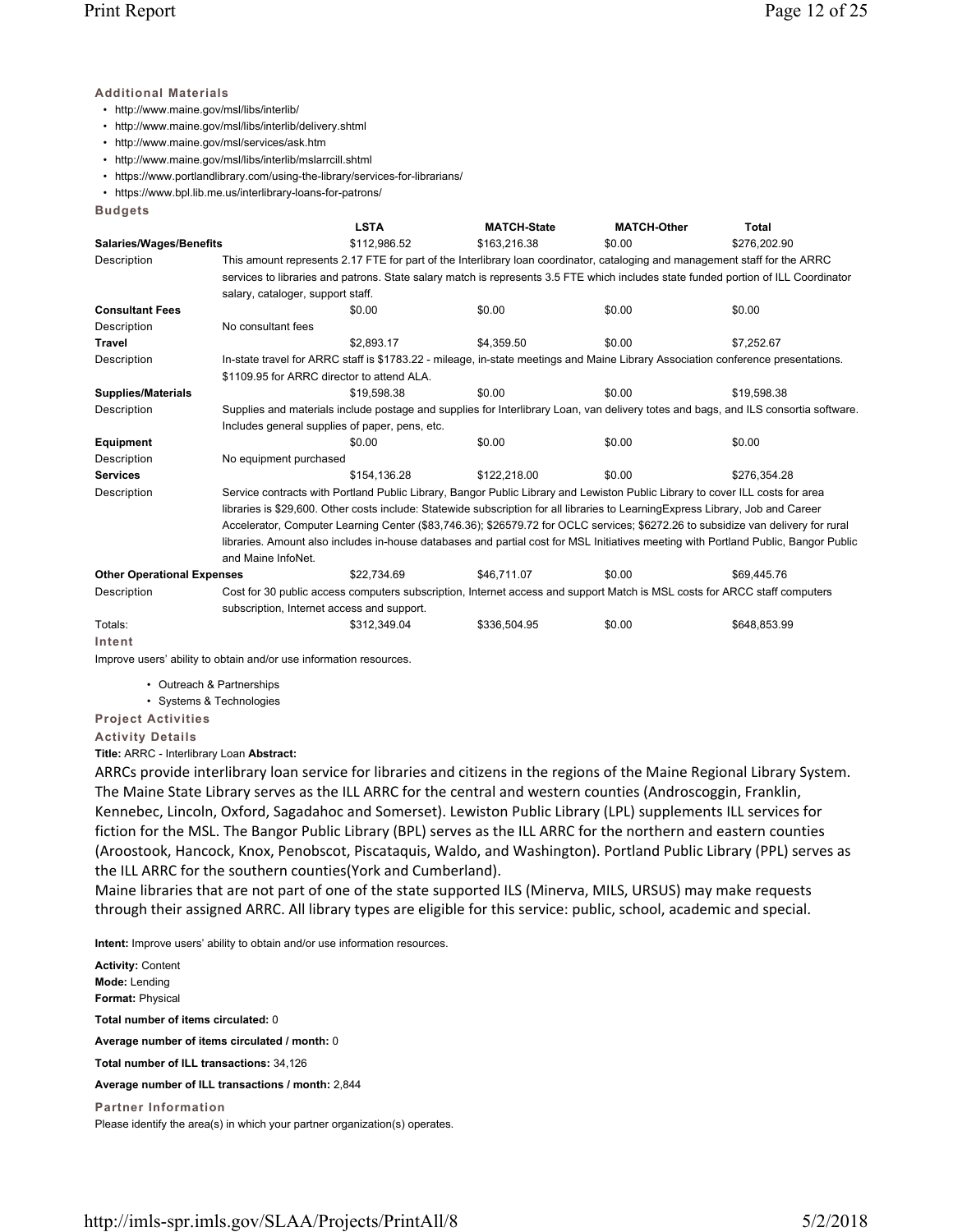**Libraries:** Yes **Historical Societies or Organizations:** No **Museums:** No **Archives:** No **Cultural Heritage Organization Multi-type:** No **Preschools:** No **Schools:** Yes **Adult Education:** No **Human Service Organizations:** No **Other:** No

Please identify the legal type of the partner organization(s) for this project.

**Federal Government:** No **State Government:** Yes **Local Government:** Yes **School District:** Yes **Non-Profit:** Yes **Private Sector:** No **Tribe:** No

**Is the activity directed at the library workforce:** No

**For a targeted group or for the general population:** General **Geographic community of the targeted group:** Urban, Suburban, Rural **For what age groups:** 

**Is the activity state-wide:** Yes

**Specific Locations:** No

**Institution Types**

**Public Libraries:** 262, **Academic Libraries:** 34, **SLAA:** 1, **Consortia:** 0, **Special Libraries:** 46, **School Libraries:** 618, **Other:** 0

**Total number of survey responses:** 0

#### **Activity Details**

**Title:** ARRC - Reference services **Abstract:**

ARRCs provide references services to Maine Regional Library System district libraries with and without a reference librarian as well as directly to patrons in their regions. The Maine State Library, Bangor Public Library and Portland Public Library all have degreed and experienced reference librarians available in person, via phone and via email to answer quick or detailed reference questions. Many small libraries call for patrons when the answers to questions are not available using the librarian's reference skills or the library's online or local reference resources. Statistics are reported for all reference questions since librarians will not ask a patron or library to identify their regional district or location.

**Intent:** Improve users' ability to obtain and/or use information resources.

**Activity:** Instruction **Mode:** Consultation/drop-in/referral **Format:** Combined in-person & virtual

**Total number of consultation/reference transactions:** 84,066

**Average number of consultation/reference transactions per month:** 7,006

**Partner Information**

Please identify the area(s) in which your partner organization(s) operates.

**Libraries:** Yes **Historical Societies or Organizations:** No **Museums:** No **Archives:** No **Cultural Heritage Organization Multi-type:** No **Preschools:** No **Schools:** Yes **Adult Education:** No **Human Service Organizations:** No **Other:** No

Please identify the legal type of the partner organization(s) for this project.

**Federal Government:** No **State Government:** Yes **Local Government:** Yes **School District:** Yes **Non-Profit:** Yes **Private Sector:** No **Tribe:** No

**Is the activity directed at the library workforce:** No

**For a targeted group or for the general population:** General **Geographic community of the targeted group:** Urban, Suburban, Rural **For what age groups:** 

**Is the activity state-wide:** Yes

**Specific Locations:** No

**Institution Types**

**Public Libraries:** 262, **Academic Libraries:** 34, **SLAA:** 1, **Consortia:** 0, **Special Libraries:** 46, **School Libraries:** 618, **Other:** 0

**Total number of survey responses:** 0

#### **Activity Details**

**Title:** Van Delivery **Abstract:**

The Maine State Library (MSL) manages interlibrary loan van delivery service for the state's libraries. MSL issues an RFP every 3 years, negotiates the contract, and manages billing for public, school, some academic and special libraries. Billing for the University System and Bowdoin, Bates and Colby Colleges are direct with the vendor. MSL bills libraries yearly for van delivery service, facilitates inquiries and complaints with the vendor regarding service issues, and maintains regular communication with van delivery service provider. MSL staff maintains van delivery labels with route #s for all participating libraries and makes them available online.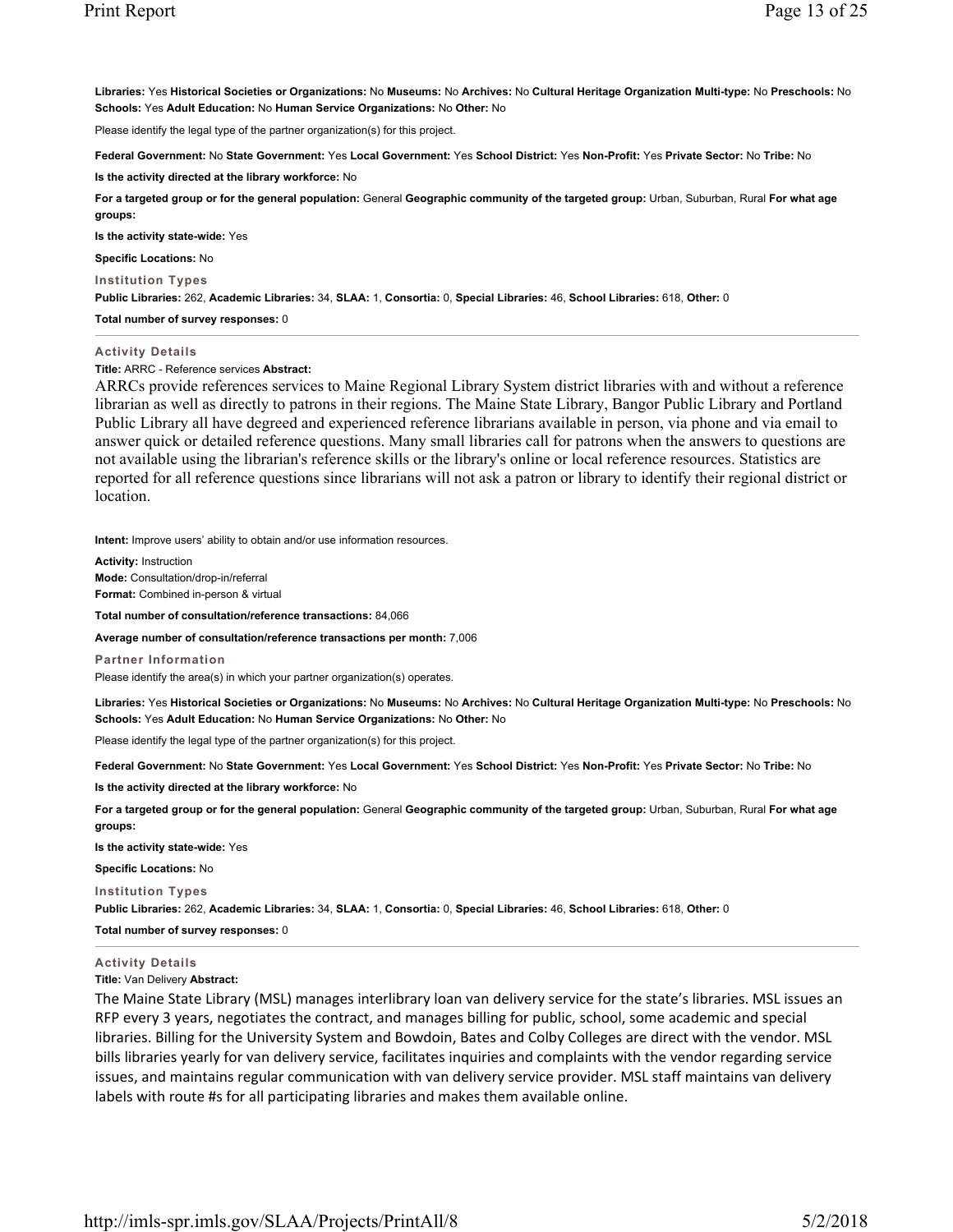Maine libraries use local funds for the service paying \$15.00 per stop.The Maine State Library uses \$125,000 of state money to fund 1 free day forpublic libraries. Federal money is used to pay extra costs for very rural and isolated libraries that are charged a higher rate than \$15.00. This keeps costsfor the rural libraries affordable.

**Intent:** Improve users' ability to obtain and/or use information resources.

**Activity:** Content **Mode:** Other **Format:** Physical

**Partner Information**

Please identify the area(s) in which your partner organization(s) operates.

**Libraries:** Yes **Historical Societies or Organizations:** No **Museums:** No **Archives:** No **Cultural Heritage Organization Multi-type:** No **Preschools:** No **Schools:** No **Adult Education:** No **Human Service Organizations:** No **Other:** No

Please identify the legal type of the partner organization(s) for this project.

**Federal Government:** No **State Government:** Yes **Local Government:** Yes **School District:** Yes **Non-Profit:** Yes **Private Sector:** No **Tribe:** No

**Is the activity directed at the library workforce:** No

**For a targeted group or for the general population:** General **Geographic community of the targeted group:** Urban, Suburban, Rural **For what age groups:** 

**Is the activity state-wide:** Yes

**Specific Locations:** No

**Institution Types**

**Public Libraries:** 146, **Academic Libraries:** 32, **SLAA:** 1, **Consortia:** 0, **Special Libraries:** 6, **School Libraries:** 15, **Other:** 0

**Total number of survey responses:** 0

#### **Activity Details**

**Title:** MSL-Public Access Computing **Abstract:**

The Maine State Library offers public access computers in theAugusta location as an ARRC service. Both federal and state funds are used forthe purchase, internet access and support of these computers by the Office ofInformation Technology. Both state and federal funds are used to support thisservice to regional patrons who use the library. These include general accesscomputers, computers attached 3D printers and other technology in the MSL's "UPRoom" – our makerspace/re-makerspace. This activity also provide internet accessto the microfilm machines.

**Intent:** Improve users' ability to obtain and/or use information resources.

**Activity:** Content **Mode:** Acquisition **Format:** Combined physical & digital **Number of hardware acquired:** 30 **Number of software acquired:** 0 **Number of licensed databases acquired:** 0 **Number of print materials (books & government documents) acquired:** 0 **Number of electronic materials acquired:** 0 **Number of audio/visual units (audio discs, talking books, other recordings) acquired:** 0 **Partner Information** Please identify the area(s) in which your partner organization(s) operates. **Libraries:** No **Historical Societies or Organizations:** No **Museums:** No **Archives:** No **Cultural Heritage Organization Multi-type:** No **Preschools:** No **Schools:** No **Adult Education:** No **Human Service Organizations:** No **Other:** No Please identify the legal type of the partner organization(s) for this project. **Federal Government:** No **State Government:** Yes **Local Government:** No **School District:** No **Non-Profit:** No **Private Sector:** No **Tribe:** No **Is the activity directed at the library workforce:** No **For a targeted group or for the general population:** General **Geographic community of the targeted group:** Urban, Suburban, Rural **For what age groups: Is the activity state-wide:** No **Name:** Maine State Library

64 State House Station Augusta, ME 04333-0064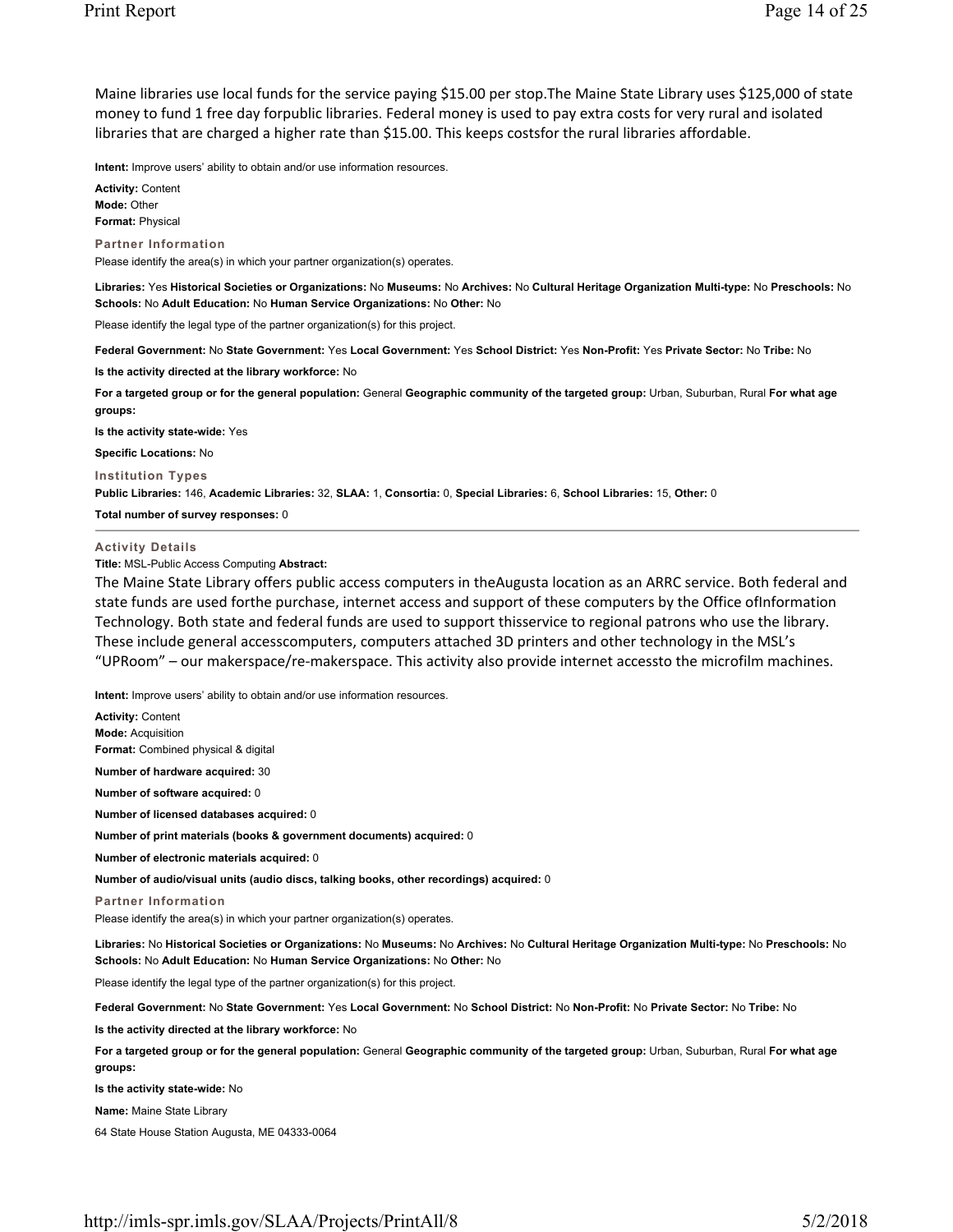# **Total number of survey responses:** 0

**Activity Details**

**Title:** ARRC-Access to borrower card resources **Abstract:**

Through the Maine Regional Library System's ARRC libraries,Maine citizens who have cards from Bangor Public Library, Portland Public Library and the Maine State Library have access to the large collections at these libraries as well as to the additional online resources beyond the statewide MARVEL content. This content is accessed through each library's website and is authenticated with the card's barcode. Each library provides different online content based upon local needs, budgets and collection policies. These databases and/or online learning tools are testing grounds for adoption at the state level.

Examples of online learning tools and databases not available through the statewide portal (MARVEL) but available via an ARRC library are: Mango Languages and Transparent Language; Reference USA; Birds of North America Online; Chilton's Auto Repair, TumbleBook Library and Heritage Quest.

**Intent:** Improve users' ability to obtain and/or use information resources.

**Activity:** Content **Mode:** Description **Format:** Combined physical & digital

**Number of items made discoverable to the public:** 50

**Number of collections made discoverable to the public:** 3

**Number of metadata plans/frameworks produced/updated:** 0

**Partner Information**

Please identify the area(s) in which your partner organization(s) operates.

**Libraries:** Yes **Historical Societies or Organizations:** No **Museums:** No **Archives:** No **Cultural Heritage Organization Multi-type:** No **Preschools:** No **Schools:** No **Adult Education:** No **Human Service Organizations:** No **Other:** No

Please identify the legal type of the partner organization(s) for this project.

**Federal Government:** No **State Government:** Yes **Local Government:** Yes **School District:** No **Non-Profit:** Yes **Private Sector:** No **Tribe:** No

**Is the activity directed at the library workforce:** No

**For a targeted group or for the general population:** General **Geographic community of the targeted group:** Urban, Suburban, Rural **For what age groups:** 

**Is the activity state-wide:** Yes

**Specific Locations:** No

**Institution Types**

**Public Libraries:** 262, **Academic Libraries:** 34, **SLAA:** 1, **Consortia:** 0, **Special Libraries:** 46, **School Libraries:** 618, **Other:** 0

**Total number of survey responses:** 0

# **Project Outcomes**

# **List any important outcomes or findings not previously reported:**

One of the Maine State Library's initiatives begun in 2017 is to examine the role of the ARRC (Area Reference and Resource Libraries). When established in the early 1970's the three ARRC Libraries (Portland Public, Bangor Public, and the Maine State Library) served libraries through three distinct geographical areas (South, North, Central) by extending services to citizens and libraries in those areas. Prior to automation and electronic resources, ARRC libraries played a major role in facilitating Interlibrary Loan/Lending and providing traditional reference services. Today, technology has changed how people access information, and library automation has made this access easier. ARRC libraries still provide services aligned with their traditional roles, but recognize that new services delivered through a broader role could better serve Maine's libraries in the future. The work of the initiative team continues in 2018.

# **Please briefly describe the importance of these outcomes and findings for future program planning:**

Through this initiative, we wish to understand what services ARRC libraries could and should deliver given the changes in how library services are now being delivered. Can certain services be delivered statewide through one ARRC? What might these services be? Most of all, now that Consulting Services are provided via subject-specialized consultants, and the district structure in Maine is represented as one district – statewide – how do the ARRC libraries reimagine their role to be as effective as possible? How can we realign funding to stated service priorities?

# **Explain one or two of the most significant lessons learned for others wanting to adopt any facets of this project:**

It has been beneficial to have the ARRC Initiative team made up of staff from the Maine State Library, Portland Public Library, Bangor Public Library and Maine InfoNet staff. This brings a variety of perspectives, different points of you and has revealed that not all entities actually agree on "what is an ARRC library?

**Do you anticipate continuing this project after the current reporting period ends?** Yes **Do you anticipate any change in level of effort in managing this project?** No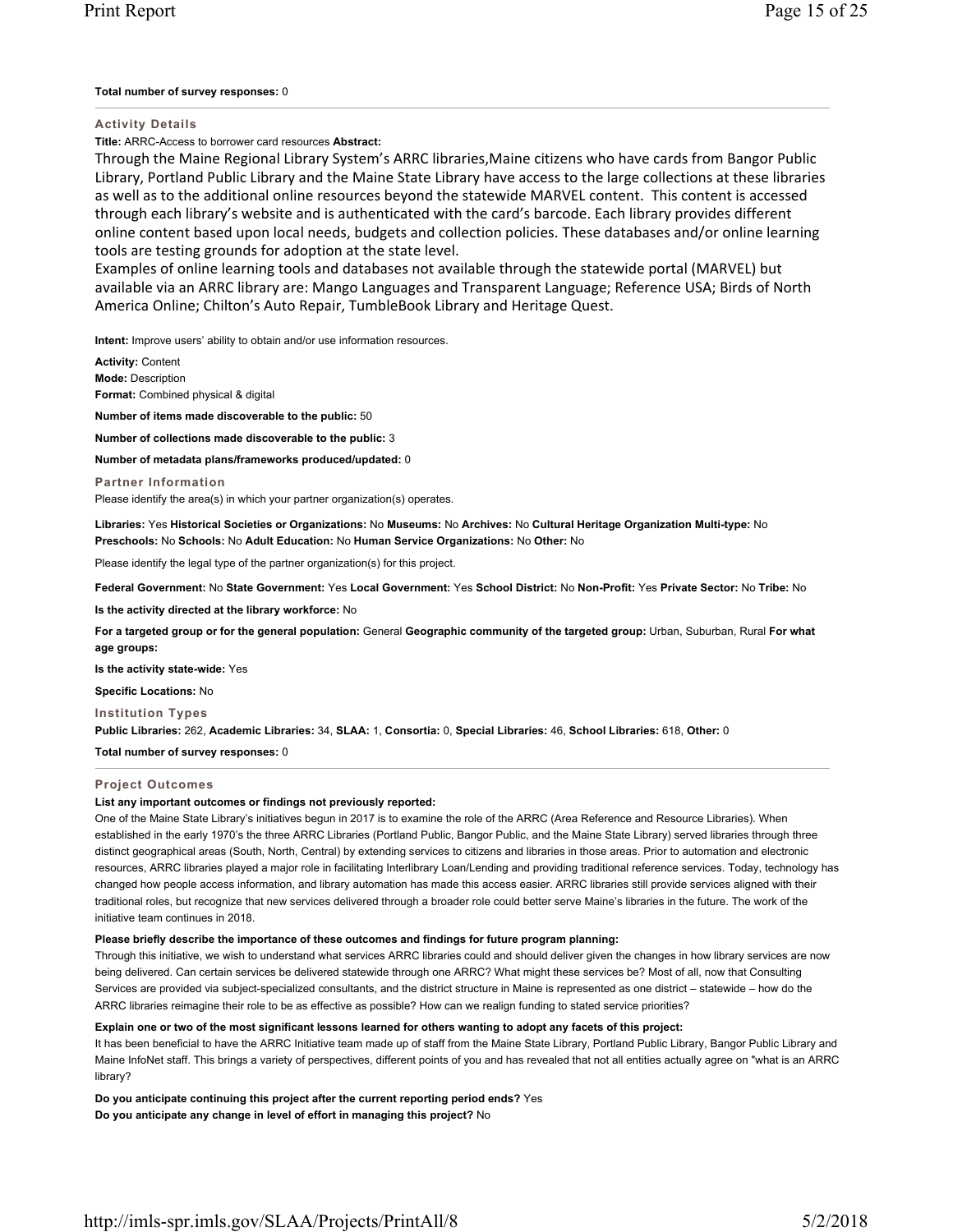**Do you anticipate changing the types of activities and objectives addressed by the project?** Yes

ARRC services will be reimagined to reflect the current library landscape, technology and where both state and federal money should be directed to achieve the level of services desired by Maine libraries. The evaluation is in progress.

**Was an evaluation conducted for this project?** No

Exemplary: No **Project Tags**

databases, ILL, reference

**Project Information** Fiscal Year: 2016 State: ME Version: 1 SPR Project Code: 2016-ME-77607

Title: Maine Regional Library System- Consultant Services and Continuing Education State Project Code: 4 Start Date: 10/01/2015 End Date: 09/30/2017 Status: Accepted Abstract:

The Maine State Library recently transitioned to a new service model for providing consultant/specialist and continuing education services to Maine libraries. Details around the transition can be found in the report to the Maine Library Commission, **Evaluating and ReEnvisioning Maine State Library Consultant Services 2016 http://digitalmaine.com/msl\_docs/106/.**

Currently there are seven MSL staff that work with libraries as specialists in the Library Development division. In the past, the goal for "consultants" was to provide general guidance and advice to library staff to improve library services to the residents of Maine. Changes in library services over the past 10 -15 years have increased the need for more targeted and specialized consulting. By working as specialists, MSL staff can target specific areas of need by the 21st century library. Specialists cover a wide range of library related issues and programming. See a list of specialties-http://www.maine.gov/msl/libs/Specialties.shtml

The MSL Library Development specialists support public, school, academic, and special libraries in all Maine counties. Maine is now divided into nine regions for this service model.The specialists work on a statewide basis providingresources, guidance, training and other support in their areas of expertise. Each specialist is also a regional liaison and serves a contact person for the region and assists libraries with their needs assessments for continuing education activities specific to the region. Continuing education programs are delivered at least yearly in each region in addition to the two statewide programs in the spring and fall as well as a program for new public library directors. The goal is to help Maine libraries strengthen and develop new programs, convene and collaborate regionally, foster collaboration across library types within a region and to improve library services statewide.

State Goal: Expand and enhance life‐long learning opportunities for librarians and Maine citizens

# **Project Director**

Director Name: Janet McKenney; Director Phone: 207-287-5620; Director Email: janet.mckenney@maine.gov

# **Grantee Information**

Grantee: Maine State Library

# **Additional Materials**

• http://www.maine.gov/msl/libs/Regions.shtml

• http://digitalmaine.com/msl\_docs/106/

• http://www.maine.gov/msl/libs/Specialties.shtml

**Budgets**

|                                |                    | <b>LSTA</b>                                                       | <b>MATCH-State</b>                                                                                                                     | <b>MATCH-Other</b> | Total        |
|--------------------------------|--------------------|-------------------------------------------------------------------|----------------------------------------------------------------------------------------------------------------------------------------|--------------------|--------------|
| <b>Salaries/Wages/Benefits</b> |                    | \$131.814.42                                                      | \$276.895.24                                                                                                                           | \$0.00             | \$408,709.66 |
| Description                    |                    |                                                                   | LSTA salary is 1.17 FTE. This is the State Data Coordinator's salary plus portion of Library Development Director salary for           |                    |              |
|                                |                    | management. The state match is for 4 FTE specialists/consultants. |                                                                                                                                        |                    |              |
| <b>Consultant Fees</b>         |                    | \$0.00                                                            | \$0.00                                                                                                                                 | \$0.00             | \$0.00       |
| Description                    | No consulting fees |                                                                   |                                                                                                                                        |                    |              |
| Travel                         |                    | \$15,758.79                                                       | \$6.269.31                                                                                                                             | \$0.00             | \$22,028.10  |
| Description                    |                    |                                                                   | Travel costs include both in-state and out of state travel. In-state travel of \$8713.76 is for mileage, hotels, state car rental, and |                    |              |
|                                |                    |                                                                   | meals for 5 specialists/consultants working with Maine libraries as well as the State Data Coordinator for trainings and visits to     |                    |              |
|                                | public libraries.  |                                                                   |                                                                                                                                        |                    |              |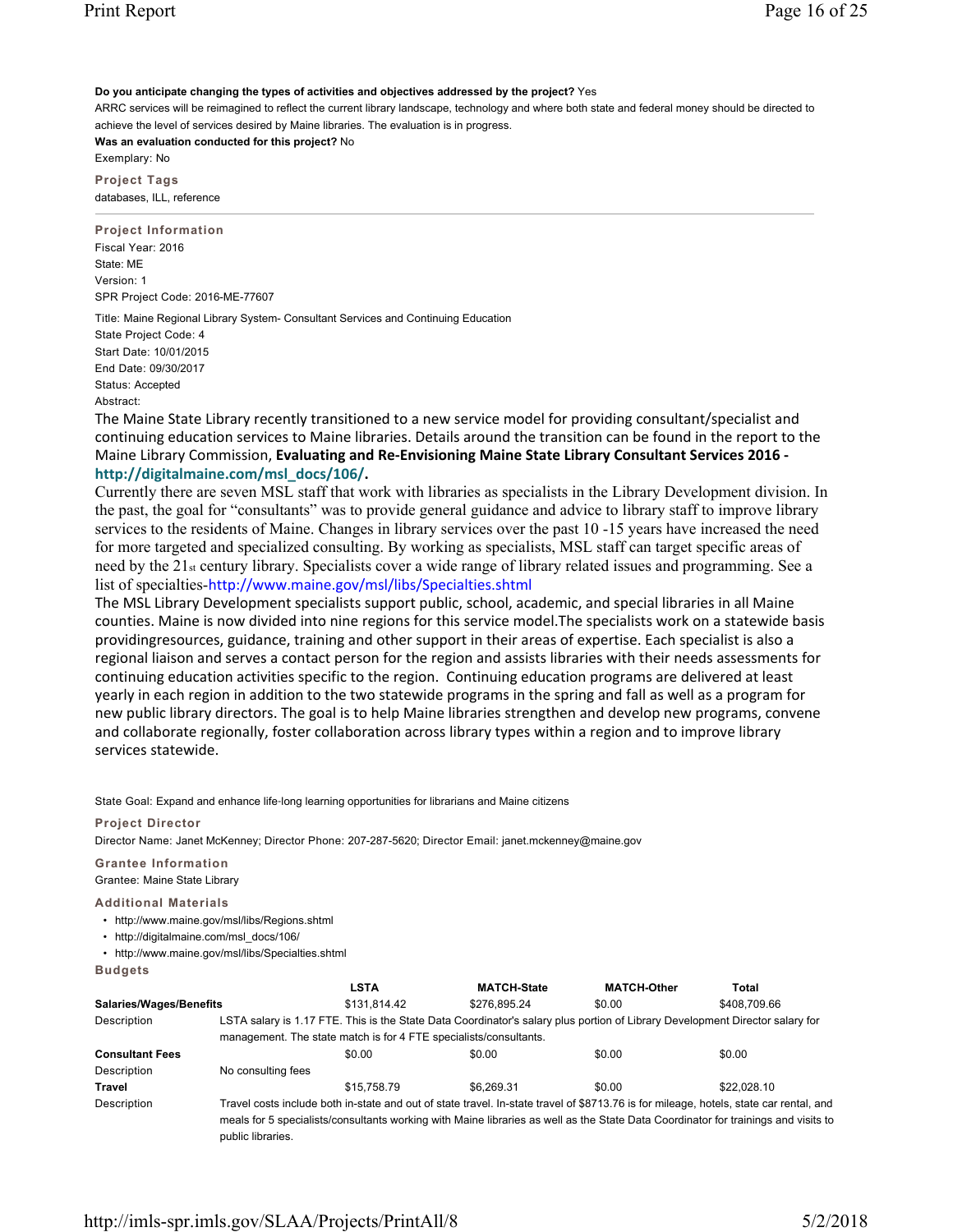| <b>Supplies/Materials</b>         |                               | \$3.086.90                                                                                                                     | \$0.00       | \$0.00 | \$3.086.90   |  |  |
|-----------------------------------|-------------------------------|--------------------------------------------------------------------------------------------------------------------------------|--------------|--------|--------------|--|--|
| Description                       |                               | General supplies and print cartridges for meeting documents and staff use.                                                     |              |        |              |  |  |
| Equipment                         |                               | \$0.00                                                                                                                         | \$0.00       | \$0.00 | \$0.00       |  |  |
| Description                       | No equipment purchased        |                                                                                                                                |              |        |              |  |  |
| <b>Services</b>                   |                               | \$43.220.43                                                                                                                    | \$0.00       | \$0.00 | \$43.220.43  |  |  |
| Description                       |                               | Webjunction membership (\$8000), Evanced Calendar (\$827), Lib Pas software for PLS and school library data collection         |              |        |              |  |  |
|                                   |                               | (\$8872), ten (10) Statewide and Regional CE events (\$12,599.04) payroll services for a part-time STEM Librarian (\$12922.39) |              |        |              |  |  |
| <b>Other Operational Expenses</b> |                               | \$0.00                                                                                                                         | \$0.00       | \$0.00 | \$0.00       |  |  |
| Description                       | No Other operational expenses |                                                                                                                                |              |        |              |  |  |
| Totals:                           |                               | \$193.880.54                                                                                                                   | \$283.164.55 | \$0.00 | \$477,045.09 |  |  |
| Intent                            |                               |                                                                                                                                |              |        |              |  |  |
| Improve the library workforce.    |                               |                                                                                                                                |              |        |              |  |  |

• Library Infrastructure & Capacity

• Continuing Education and Staff Development

**Project Activities**

**Activity Details**

**Title:** Public Library Data Collection -Collection and Instruction **Abstract:**

The State Data Coordinator actively engages with libraries to collect data and instruct librarians, volunteers and trustees to use proper methods for data collection. The StateData Coordinator trains librarians to use the online software, and submit reviewed data to IMLS. Site visits are made to libraries with new directors or with libraries who need on-site visits for accurate data collection methods and training to use the online portal. Most guidance is via email and phone.

The Maine State Library beta-tested a school library data collection with 55 school libraries but only 27 successfully submitted data. A presentation about data collection, report creation and what libraries can do with their data was made at the Maine Libraries Association Conference. MSL contracts with Counting Opinions for the LibPass software.

**Intent:** Improve the library workforce.

**Activity:** Instruction **Mode:** Consultation/drop-in/referral **Format:** Combined in-person & virtual

**Total number of consultation/reference transactions:** 495

**Average number of consultation/reference transactions per month:** 41

**Partner Information**

Please identify the area(s) in which your partner organization(s) operates.

**Libraries:** Yes **Historical Societies or Organizations:** No **Museums:** No **Archives:** No **Cultural Heritage Organization Multi-type:** No **Preschools:** No **Schools:** No **Adult Education:** No **Human Service Organizations:** No **Other:** No

Please identify the legal type of the partner organization(s) for this project.

**Federal Government:** Yes **State Government:** Yes **Local Government:** Yes **School District:** Yes **Non-Profit:** Yes **Private Sector:** No **Tribe:** No

**Is the activity directed at the library workforce:** Yes

**Is the activity state-wide:** Yes

**Specific Locations:** No

**Institution Types**

**Public Libraries:** 262, **Academic Libraries:** 0, **SLAA:** 1, **Consortia:** 0, **Special Libraries:** 0, **School Libraries:** 55, **Other:** 0

**Total number of survey responses:** 0

### **Activity Details**

**Title:** Voluntary Public Librarian Certification Program **Abstract:**

To meet the needs of Maine's public library staff, the MaineState Library has developed a three level voluntary certification program comprised of online courses, archived webinars, workshops and special institutes. Library directors and personnel who do not have formal training in library science start with Basic Certification training. All the courses are aligned with the American Library Association (ALA) Core Competencies and the 21st Century Skills matrices. Intermediate and Advanced Certification build on the work done at the basic level and allows the librarian to explore these topic areas in more depth by choosing electives in each subject area. Once a certification level is achieved, the librarian is required to attend or complete 5 classes, webinars or workshops each year to maintain that level of certification. School Library

Media Specialists and Ed Techs can use these coursestoward recertification.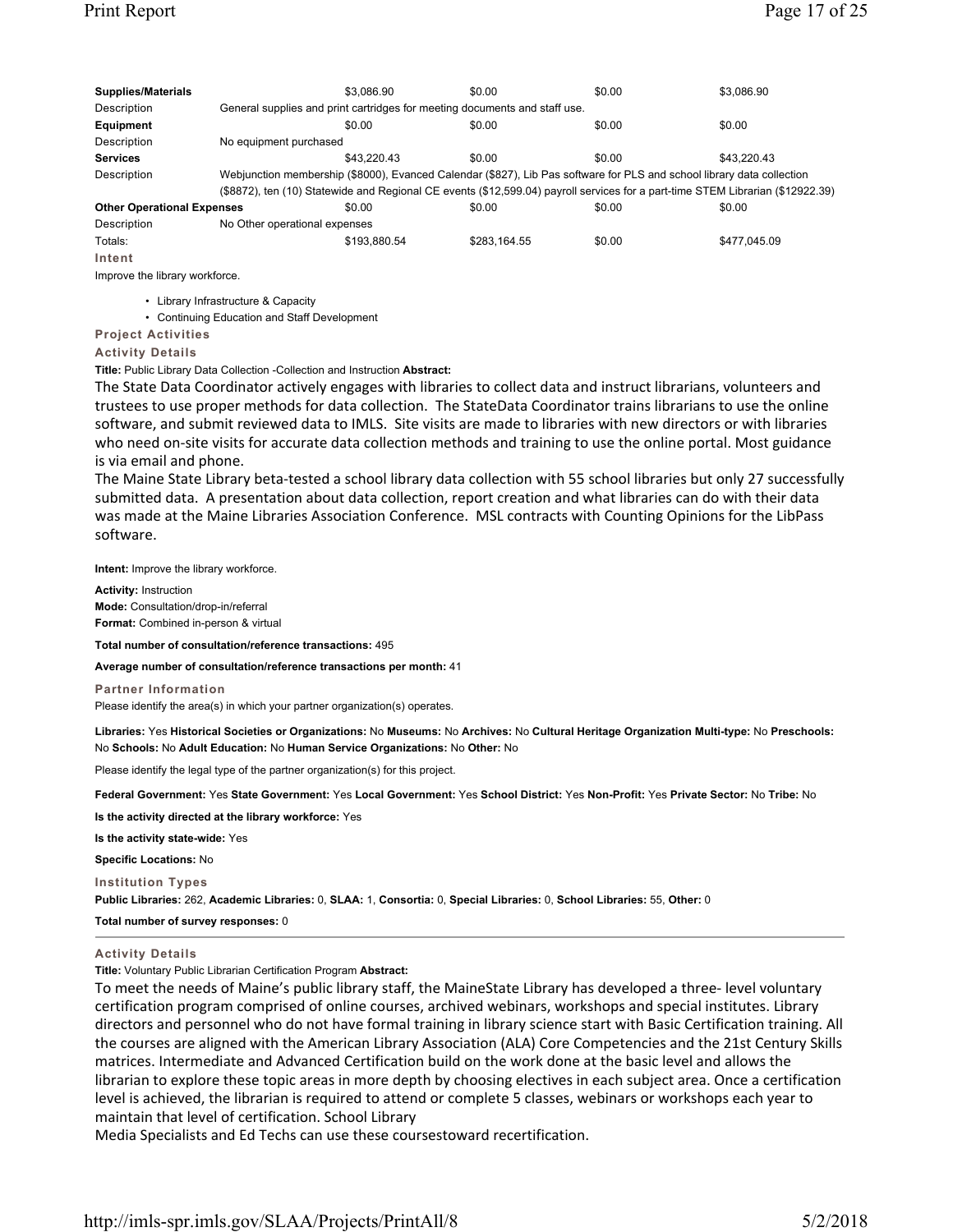# http://www.maine.gov/msl/libs/ce/libcert.shtml

We use our WebJunction Community partner agreement for access to webinars and course content as a core component of this online program **Intent:** Improve the library workforce.

**Activity:** Instruction **Mode:** Program **Format:** Virtual

**Session length (minutes):** 60

**Number of sessions in program:** 783

**Average number in attendance per session:** 1

**Number of times program administered:** 42

**Partner Information** Please identify the area(s) in which your partner organization(s) operates.

**Libraries:** Yes **Historical Societies or Organizations:** No **Museums:** No **Archives:** No **Cultural Heritage Organization Multi-type:** No **Preschools:** No **Schools:** No **Adult Education:** No **Human Service Organizations:** No **Other:** No

Please identify the legal type of the partner organization(s) for this project.

**Federal Government:** No **State Government:** Yes **Local Government:** Yes **School District:** Yes **Non-Profit:** Yes **Private Sector:** No **Tribe:** No

**Is the activity directed at the library workforce:** Yes

**Is the activity state-wide:** Yes

**Specific Locations:** No

**Institution Types**

**Public Libraries:** 262, **Academic Libraries:** 0, **SLAA:** 1, **Consortia:** 0, **Special Libraries:** 0, **School Libraries:** 0, **Other:** 0

**Total number of survey responses:** 0

I learned something by participating in this library activity. **SD:** 0 | **D:** 0 | **NA/ND:** 0 | **A:** 0 | **SA:** 0 | **NR:** 0

I am confident about using what I have learned. **SD:** 0 | **D:** 0 | **NA/ND:** 0 | **A:** 0 | **SA:** 0 | **NR:** 0

I am likely to apply what I have learned. **SD:** 0 | **D:** 0 | **NA/ND:** 0 | **A:** 0 | **SA:** 0 | **NR:** 0

Applying what I learned will help improve library services to the public. **SD:** 0 | **D:** 0 | **NA/ND:** 0 | **A:** 0 | **SA:** 0 | **NR:** 0

# **Activity Details**

**Title:** Statewide and Regional Continuing Education Events **Abstract:**

The Maine State Library holds a wide variety of Continuing Education Programs directed at library staff statewide. Highlights include two Council meetings, the Reading Round Up of Children's Literature, the New Public Library Directors' Orientation, and regional events for targeted at various audiences: public library directors, reference, IT, adult services, youth services, school librarians, etc.

The Regional District Council meetings are required by Maine State Law and focus on specific professional development topics of interest to all types of libraries. Council meetings are held twice a year in Fall and Spring. Six regional meetings were held in from July 1, 2016-June 30, 2017.

Program topics include:

- ProjectOutcome
- David Lankes-Data, Information, & Knowledge: The Right Profession for the Right Time
- NewDirector's Orientation
- ReadingRound Up of Children's and Young Adult(YA) Literature
- CustomerService Excellence (3)
- GenealogyResources and Services
- RuralLibrarianship and Economic Development
- IT/eCommunications-demonstration and discussion

**Intent:** Improve the library workforce.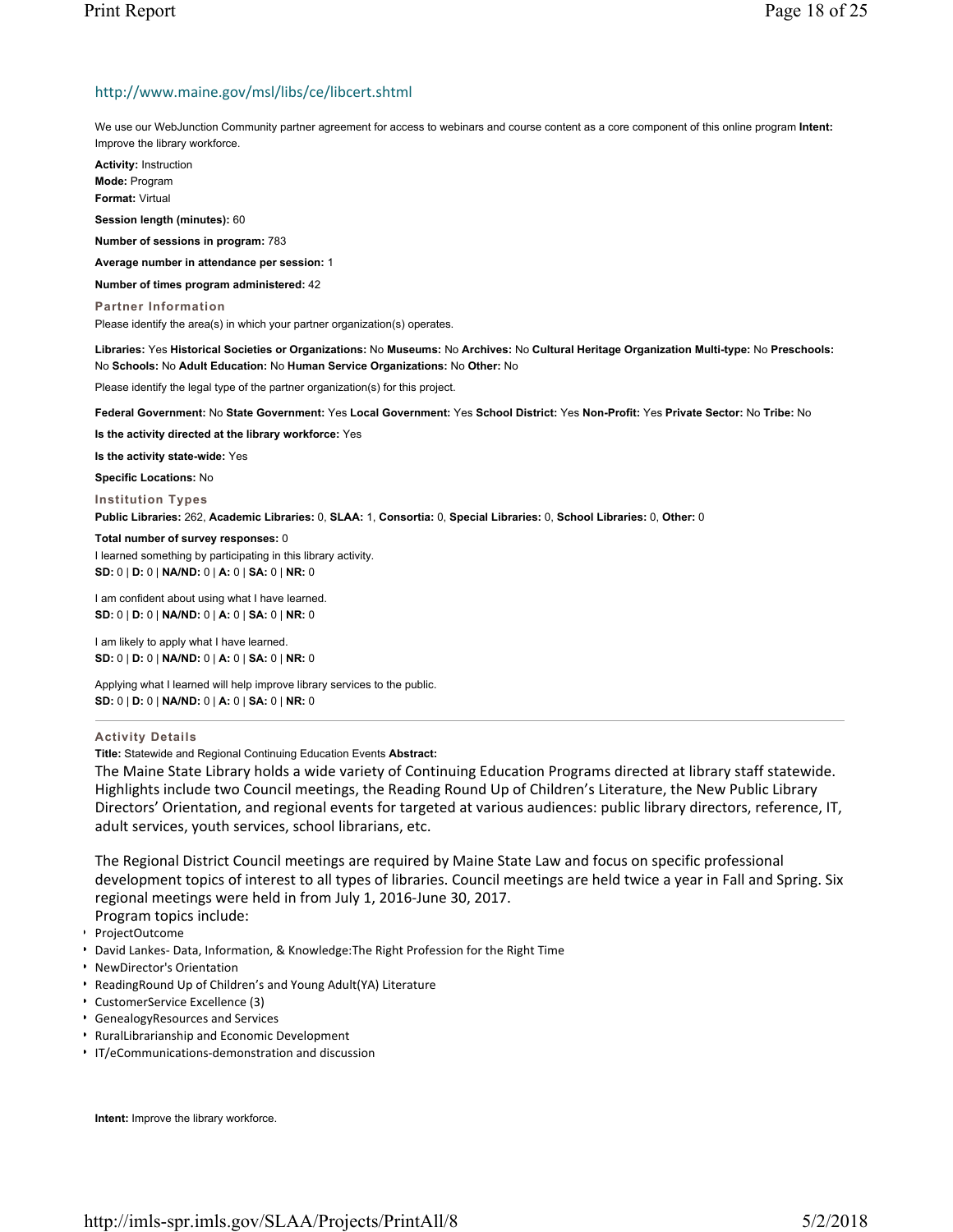**Activity:** Instruction **Mode:** Program **Format:** In-person **Session length (minutes):** 180 **Number of sessions in program:** 31 **Average number in attendance per session:** 78 **Number of times program administered:** 9

**Partner Information** Please identify the area(s) in which your partner organization(s) operates.

**Libraries:** Yes **Historical Societies or Organizations:** No **Museums:** No **Archives:** No **Cultural Heritage Organization Multi-type:** No **Preschools:** No **Schools:** No **Adult Education:** No **Human Service Organizations:** No **Other:** No

Please identify the legal type of the partner organization(s) for this project.

**Federal Government:** No **State Government:** Yes **Local Government:** Yes **School District:** Yes **Non-Profit:** Yes **Private Sector:** No **Tribe:** No

**Is the activity directed at the library workforce:** Yes

**Is the activity state-wide:** Yes

**Specific Locations:** No

**Institution Types**

**Public Libraries:** 262, **Academic Libraries:** 34, **SLAA:** 1, **Consortia:** 0, **Special Libraries:** 46, **School Libraries:** 618, **Other:** 0

#### **Total number of survey responses:** 0

I learned something by participating in this library activity. **SD:** 0 | **D:** 0 | **NA/ND:** 0 | **A:** 0 | **SA:** 0 | **NR:** 0

I am confident about using what I have learned. **SD:** 0 | **D:** 0 | **NA/ND:** 0 | **A:** 0 | **SA:** 0 | **NR:** 0

I am likely to apply what I have learned. **SD:** 0 | **D:** 0 | **NA/ND:** 0 | **A:** 0 | **SA:** 0 | **NR:** 0

Applying what I learned will help improve library services to the public. **SD:** 0 | **D:** 0 | **NA/ND:** 0 | **A:** 0 | **SA:** 0 | **NR:** 0

## **Activity Details**

**Title:** One to one specialist and regional liaison consulting **Abstract:**

The MSL Specialists offer one to one consulting services to help individual libraries with all library service issues, including: management, building projects, programming, volunteers, marketing and promotion, and to assist smaller libraries to find mentors or support and assistance from nearby libraries. Library trustees/boardmembers also request consulting services. The MSL Library Development specialists support public, school, academic, and special libraries in all Maine counties. Maine is now divided into nine regions for this service model. The specialists work on a statewide basis providing resources, guidance, training and other support in their areas of expertise. The specialists also serve as liaisons for each region and collaborate with team members to refer librarians to the best person on the MSL staff to address their needs.

**Intent:** Improve the library workforce.

**Activity:** Instruction **Mode:** Consultation/drop-in/referral **Format:** Combined in-person & virtual

**Total number of consultation/reference transactions:** 844

**Average number of consultation/reference transactions per month:** 70

**Partner Information**

Please identify the area(s) in which your partner organization(s) operates.

**Libraries:** Yes **Historical Societies or Organizations:** No **Museums:** No **Archives:** No **Cultural Heritage Organization Multi-type:** No **Preschools:** No **Schools:** No **Adult Education:** No **Human Service Organizations:** No **Other:** No

Please identify the legal type of the partner organization(s) for this project.

**Federal Government:** No **State Government:** No **Local Government:** Yes **School District:** Yes **Non-Profit:** Yes **Private Sector:** No **Tribe:** No **Is the activity directed at the library workforce:** Yes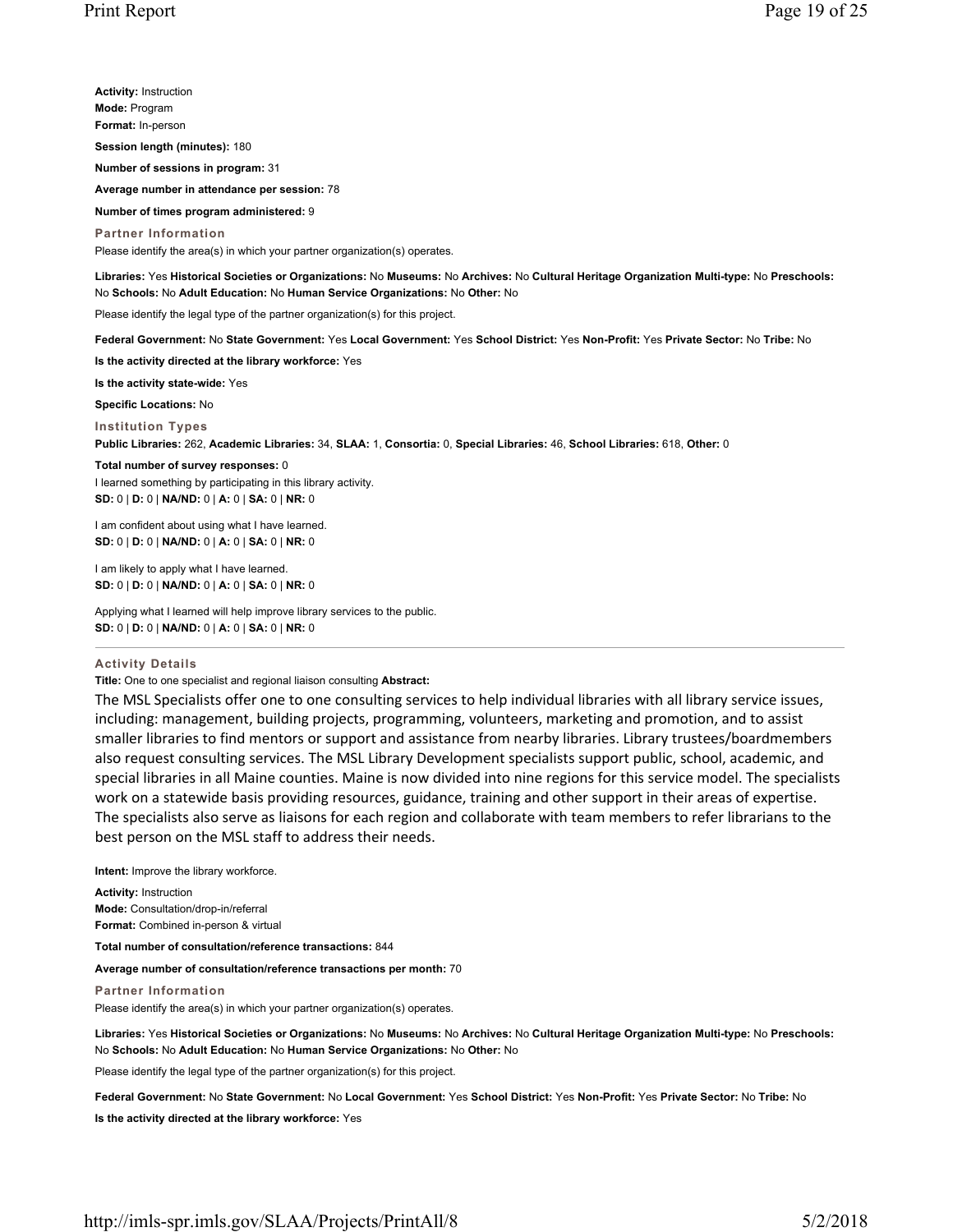# **Is the activity state-wide:** Yes

**Specific Locations:** No

**Institution Types**

**Public Libraries:** 262, **Academic Libraries:** 34, **SLAA:** 1, **Consortia:** 0, **Special Libraries:** 46, **School Libraries:** 618, **Other:** 0

**Total number of survey responses:** 0

# **Project Outcomes**

# **List any important outcomes or findings not previously reported:**

Outcomes for this program from the new five-year plan are: • Libraries strengthen and develop new programs • Libraries convene and collaborate regionally and statewide to improve library services · Statewide goals are established and met Within the reporting period there was only one new regional meeting held. In the second half of 2017, the goal is to have all nine regions meet. Liaisons will extend focused invitations to the meetings and will present on topics requested by the librarians in the region. The first meeting under this new service model was held in May 2017 in Region 8. We were happy to have public and school librarians as well as trustees register and attend the for the event. The Statewide Advisory Council, with representation from the nine regions and all library types, will begin their work in January 2018. The MSL liaison for each region will work with the council for needs assessment, and communication strategies for each region and statewide goals for all libraries. We will continue to hold two statewide meetings yearly, in addition to the nine regional meetings.

# **Please briefly describe the importance of these outcomes and findings for future program planning:**

These meetings will be the foundation to strengthen the relationships between libraries to foster regional collaborations. The communication between the council, the regional representatives on the council and the MSL liaisons will be a vital element to the success of this new service model.

# **Explain one or two of the most significant lessons learned for others wanting to adopt any facets of this project:**

Change is difficult and more communication is better than less. Establishing a mailing list for each region that is comprised of public, school, academic and special libraries has shown initial promise in wider participation. Effort must be made to maintain these lists and communicate at the minimum on a quarterly basis.

**Do you anticipate continuing this project after the current reporting period ends?** Yes **Do you anticipate any change in level of effort in managing this project?** No **Do you anticipate changing the types of activities and objectives addressed by the project?** No **Was an evaluation conducted for this project?** No Exemplary: Yes;

**Project Tags** consultants, specialists, CE

**Project Information** Fiscal Year: 2016 State: ME Version: 2 SPR Project Code: 2016-ME-77608

Title: Partnership with Networkmaine, Maine Department of Education, Maine Public Utilities Commission State Project Code: 5 Start Date: 10/01/2015 End Date: 09/30/2017 Status: Accepted Abstract:

This partnership manages the Maine School and Library Network (MSLN), the statewide telecommunications and Internet delivery system for public libraries and K12 schools in Maine and provides Erate coordinator services to libraries so they can benefit from Universal Service Fund. LSTA funds are used to support salary for the State Library Erate Coordinator and Library Development Director who work with Networkmaine and libraries. Work is done through the Networkmaine Advisory Council and consists of planning, funding, compliance, the application process and managing the overall Maine School and Library Network (MSLN). The network and library connections are funded by the federal Universal Service Fund (federal erate program) and the Maine Telecommunications Education Access Fund (MTEAF). (state erate program).

The Networkmaine Council Memorandum of Understanding was signed by the Maine Commissioner of Education, the Maine State Librarian, the State of Maine Chief Information Officer and the Chief Information Officer of the University of Maine System and is quoted below:

"Networkmaine is a unit of the University of Maine System (UMS)…Networkmaine shall operate and manage a statewide telecommunications delivery system developed to support education, research, public service, government and economic development…Networkmaine shall act as the Maine School and Library (MSLN) consortium authority and will be responsible for making necessary certifications and for responding to Universal Service Administrative Company (USAC) inquiries on behalf of the eligible consortium members during both preand post-commitment processes."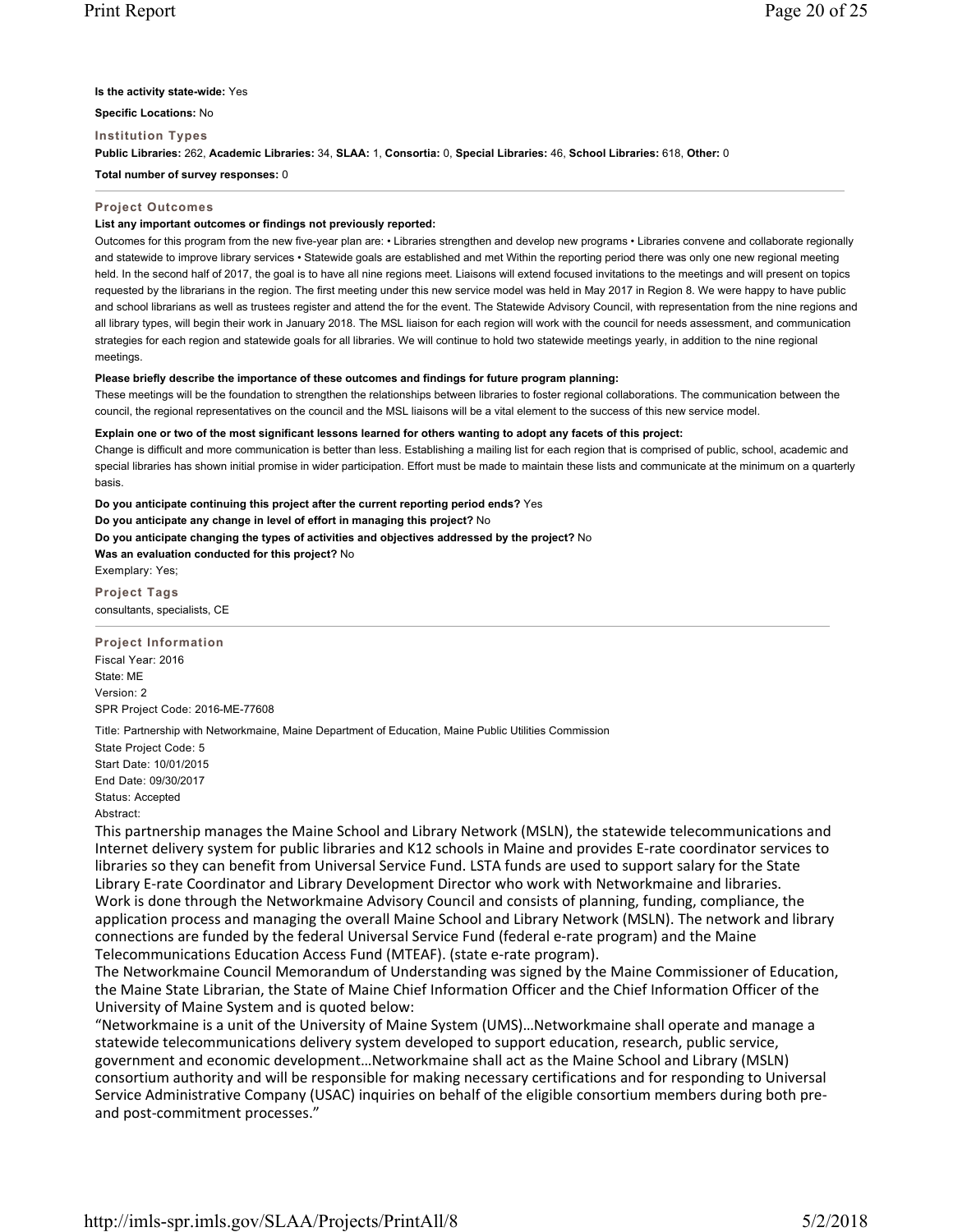State Goal: Expand library resource sharing and services for all Maine citizens.

### **Project Director**

Director Name: Janet McKenney; Director Phone: 207-287-5620; Director Email: janet.mckenney@maine.gov

**Grantee Information** Grantee: Maine State Library

### **Additional Materials**

- http://www.maine.gov/msl/erate/about.shtml
- http://legislature.maine.gov/legis/bills/bills\_128th/fiscalpdfs/FN025604.pdf
- http://networkmaine.net/msln/
- **Budgets**

|                                   |                               | <b>LSTA</b>                                                                                                                 | <b>MATCH-State</b> | <b>MATCH-Other</b> | Total       |
|-----------------------------------|-------------------------------|-----------------------------------------------------------------------------------------------------------------------------|--------------------|--------------------|-------------|
| <b>Salaries/Wages/Benefits</b>    |                               | \$64,175.66                                                                                                                 | \$14,096.78        | \$0.00             | \$78,272.44 |
| Description                       |                               | Salary for 1.17 FTE - State E-rate Coordinatorplus a portion of the Library Development Director's salary. Match from state |                    |                    |             |
|                                   |                               | employee who supports MSLN videoconferencing is 9.25 FTE.                                                                   |                    |                    |             |
| <b>Consultant Fees</b>            |                               | \$0.00                                                                                                                      | \$0.00             | \$0.00             | \$0.00      |
| Description                       |                               |                                                                                                                             |                    |                    |             |
| Travel                            |                               | \$3.801.55                                                                                                                  | \$0.00             | \$0.00             | \$3,801.55  |
| Description                       |                               | Travel to Washington DC for USAC e-rate training. In state travel mileage for digital literacy and e-rate training.         |                    |                    |             |
| <b>Supplies/Materials</b>         |                               | \$188.93                                                                                                                    | \$0.00             | \$0.00             | \$188.93    |
| Description                       |                               | Headsets for libraries to use desktop video-conferencing for e-rate and office supplies.                                    |                    |                    |             |
| Equipment                         |                               | \$0.00                                                                                                                      | \$0.00             | \$0.00             | \$0.00      |
| Description                       | No equipment                  |                                                                                                                             |                    |                    |             |
| <b>Services</b>                   |                               | \$0.00                                                                                                                      | \$0.00             | \$0.00             | \$0.00      |
| Description                       | No services                   |                                                                                                                             |                    |                    |             |
| <b>Other Operational Expenses</b> |                               | \$0.00                                                                                                                      | \$0.00             | \$0.00             | \$0.00      |
| Description                       | No other operational expenses |                                                                                                                             |                    |                    |             |
| Totals:                           |                               | \$68,166.14                                                                                                                 | \$14,096.78        | \$0.00             | \$82,262.92 |
| Intent                            |                               |                                                                                                                             |                    |                    |             |

Improve users' ability to discover information resources.

• Other

Improve users' general knowledge and skills.

- Digital Literacy
- Broadband adoption

# **Project Activities**

**Activity Details**

**Title:** E-rate Coordinator Support and Instruction **Abstract:**

The MSL E-rate and technology consultant works with libraries statewide on e-rate applications, technology issues and emerging technologies education and training. This includes phone, webinars and e-rate deadline reminders for the e-rate applications for telephone and new Category 2 services.

**Intent:** Improve users' general knowledge and skills.

**Activity:** Instruction

**Mode:** Consultation/drop-in/referral

**Format:** Combined in-person & virtual

**Total number of consultation/reference transactions:** 208

**Average number of consultation/reference transactions per month:** 17

**Partner Information**

Please identify the area(s) in which your partner organization(s) operates.

**Libraries:** No **Historical Societies or Organizations:** No **Museums:** No **Archives:** No **Cultural Heritage Organization Multi-type:** No **Preschools:** No **Schools:** No **Adult Education:** No **Human Service Organizations:** No **Other:** No

Please identify the legal type of the partner organization(s) for this project.

**Federal Government:** No **State Government:** Yes **Local Government:** Yes **School District:** No **Non-Profit:** Yes **Private Sector:** No **Tribe:** No

**Is the activity directed at the library workforce:** Yes

**Is the activity state-wide:** Yes

**Specific Locations:** No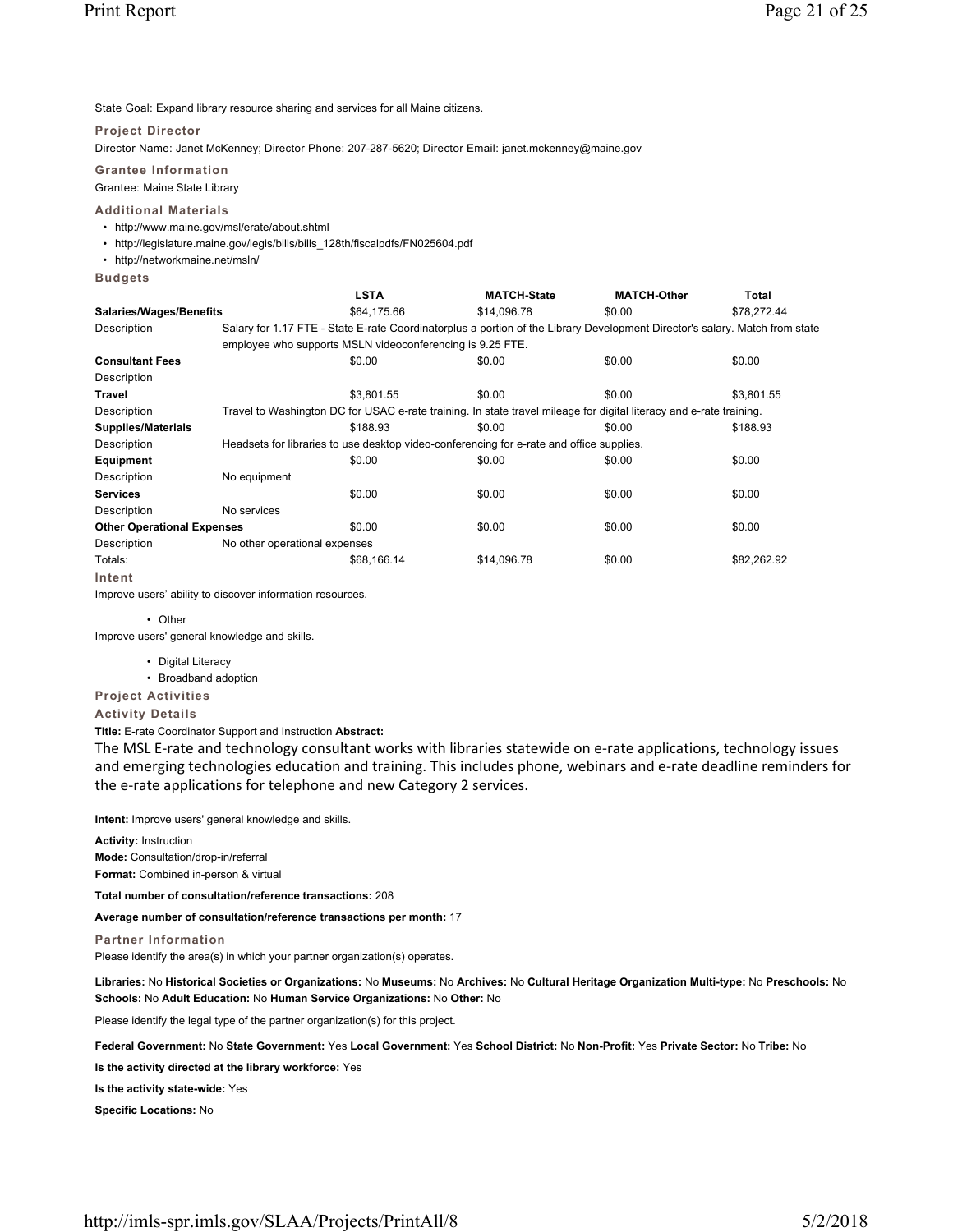# **Institution Types**

**Public Libraries:** 234, **Academic Libraries:** 0, **SLAA:** 0, **Consortia:** 0, **Special Libraries:** 0, **School Libraries:** 0, **Other:** 0

# **Total number of survey responses:** 0

# **Activity Details**

**Title:** Networkmaine Advisory Council-MSLN Management **Abstract:**

This activity represents time invested by the Director of Library Development and the Library Erate Coordinator for management,compliance, planning and evaluation of the Maine School and Library Network. The Maine State Library, along with the Maine Department of Education and with support of the Networkmaine Council present a budget to the Public Utilities Commission each year for use of the Maine Telecommunications Education Access Fund (MTEAF) .The Erate Coordinator spends time during the MSLN/Erate application process determining eligibility and compliance for libraries as well as ensuring the proper paperwork is signed and submitted. The Library Development Director attends all Advisory Council Meetings for project planning, budget,and report submission to the Maine PUC. The Director of Library Development also serves as part of the RFP review team every three years.

**Intent:** Improve users' ability to discover information resources.

**Activity:** Planning & Evaluation **Mode:** Prospective **Format:** In-house

**Number of evaluations and/or plans funded:** 1

**Number of funded evaluation and/or plans completed:** 1

**Partner Information** Please identify the area(s) in which your partner organization(s) operates.

**Libraries:** No **Historical Societies or Organizations:** No **Museums:** No **Archives:** No **Cultural Heritage Organization Multi-type:** No **Preschools:** No **Schools:** No **Adult Education:** No **Human Service Organizations:** No **Other:** No

Please identify the legal type of the partner organization(s) for this project.

**Federal Government:** Yes **State Government:** Yes **Local Government:** Yes **School District:** Yes **Non-Profit:** Yes **Private Sector:** No **Tribe:** No

**Is the activity directed at the library workforce:** No

**For a targeted group or for the general population:** General **Geographic community of the targeted group:** Urban, Suburban, Rural **For what age groups:** 

**Is the activity state-wide:** Yes

**Specific Locations:** No

# **Institution Types**

**Public Libraries:** 234, **Academic Libraries:** 0, **SLAA:** 1, **Consortia:** 0, **Special Libraries:** 0, **School Libraries:** 618, **Other:** 0

**Total number of survey responses:** 0

# **Project Outcomes**

# **List any important outcomes or findings not previously reported:**

Public libraries can continue to provide high speed broadband connections both wired and wirelessly to their communities without undo financial burden due to legislation that stabilized the Maine Telecommunications Education Access Fund. LD 256, LR 1837(02). An Act To Ensure Continued Availability of High-speed Broadband Internet at Maine's Schools and Libraries was passed by the legislature on June 21, 2017. From the fiscal note: "This bill would cap and change the rate structure for prepaid wireless telecommunications services and voice network service providers that the Public Utilities Commission (PUC) uses to assess a surcharge or fee that is credited to the Maine Telecommunications Education Access Fund (MTEAF). It also updates the definitions of the categories of such services to reflect changes in telecommunications industry terminology and billing methods. These changes may raise the fee for some services while others may be lowered. As under current law, the PUC will continue to have some flexibility to adjust assessments up to the caps to assure adequate funding in the MTEAF. Any additional costs to the PUC to implement these changes are anticipated to be minor and can be absorbed within existing budgeted resources." http://legislature.maine.gov/legis/bills/bills\_128th/fiscalpdfs/FN025604.pdf

# **Please briefly describe the importance of these outcomes and findings for future program planning:**

Funds from the new legislation will begin to impact MTEAF balance in Spring 2018. Networkmaine/MSLN will eliminate participation fees for schools and libraries as of July 1, 2018. The stabilization will also allow for necessary infrastructure updates that had been postponed due to fiscal challenges. A new RFP will be issued in Fall 2017 and contracts put in place for July 2018. There is hope for additional savings as providers are becoming more competitive and MSLN will be able to meet growing bandwidth demands without a great increase in cost to the project.

**Explain one or two of the most significant lessons learned for others wanting to adopt any facets of this project:** Collaboration with all entities is vital to success of such a large statewide project.

**Do you anticipate continuing this project after the current reporting period ends?** Yes

**Do you anticipate any change in level of effort in managing this project?** No

**Do you anticipate changing the types of activities and objectives addressed by the project?** No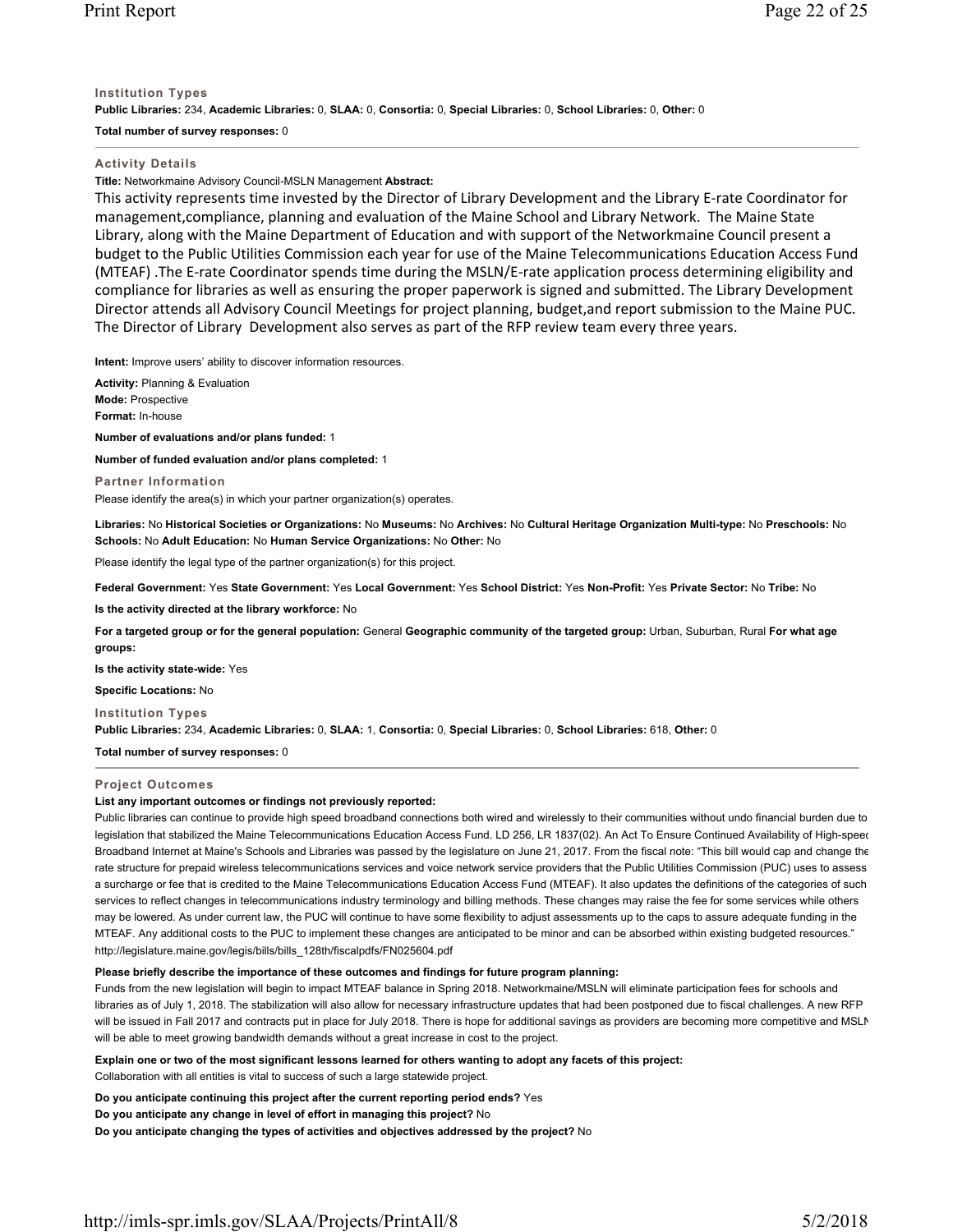# **Was an evaluation conducted for this project?** No

Exemplary: Yes; This statewide partnership funds and manages high speed connections for Maine schools and libraries. Utilizing the technical expertise of the partners: Networkmaine, a unit of the University of Maine; the Public Utilities Commission, as the Maine Telecommunications Education Access Fund (MTEAF) administrator; and the Maine State Library, Maine Department of Education, and the Office of Information Technology – Maine public libraries and schools have high speed fiber connections ranging from 100 mbps up to 1 gigabit. The assessment mechanism revenues began falling over the last 5 years as landline use decreased and cell phone use based on data plans increased so the amount of money being collected into the MTEAF declined. This reduction impacted the budget to such an extent that the Networkmaine Council had to ask MSLN consortia libraries and schools to pay a "participation fee" to tackle the budget shortfall. Without corrective legislation, the decline in MTEAF funding would continue and libraries and schools would face larger participation fees.

**Project Tags** broadband, MSLN, e-rate

**Project Information** Fiscal Year: 2016 State: ME Version: 1 SPR Project Code: 2016-ME-77763

Title: LSTA Evaluation and Five Year Plan State Project Code: 8 Start Date: 10/01/2015 End Date: 09/30/2017 Status: Accepted

# Abstract:

LSTA funds were used forthe required 2013-2017 Five Year Plan Evaluation and the development of the2018-2022 Five Year Plan for the Maine State Library's IMLS Grants to Statesprogram. This is in accordance with 20 U.S.C. § 9134(a) and 20 U.S.C.§9122(5).

State Goal: Expand library resource sharing and services for all Maine citizens.

### **Project Director**

Director Name: Janet McKenney; Director Phone: 207-287-5620; Director Email: janet.mckenney@maine.gov

**Grantee Information**

Grantee: Maine State Library

# **Additional Materials**

• http://www.maine.gov/msl/libs/lsta/MaineLSTAEvaluation2013-2017andApprovalLetter.pdf

• http://www.maine.gov/msl/libs/lsta/ME\_5\_Year\_Plan\_Letter\_2018-2022.pdf

• http://www.maine.gov/msl/libs/lsta/LSTA-5YEARPLAN-IMLS\_Approved.pdf

| uaa |  |  |
|-----|--|--|
|     |  |  |

|                                   | <b>LSTA</b>                                                                                              | <b>MATCH-State</b> | <b>MATCH-Other</b> | <b>Total</b> |
|-----------------------------------|----------------------------------------------------------------------------------------------------------|--------------------|--------------------|--------------|
| Salaries/Wages/Benefits           | \$6.541.92                                                                                               | \$0.00             | \$0.00             | \$6.541.92   |
| Description                       | Percentage of salary of Library development Director for work on the LSTA Evaluation and Five Year Plan. |                    |                    |              |
| <b>Consultant Fees</b>            | \$20.845.45                                                                                              | \$0.00             | \$0.00             | \$20.845.45  |
| Description                       | <b>Quality Metrics LSTA Evaluation fee</b>                                                               |                    |                    |              |
| Travel                            | \$0.00                                                                                                   | \$0.00             | \$0.00             | \$0.00       |
| Description                       |                                                                                                          |                    |                    |              |
| <b>Supplies/Materials</b>         | \$0.00                                                                                                   | \$0.00             | \$0.00             | \$0.00       |
| Description                       |                                                                                                          |                    |                    |              |
| Equipment                         | \$0.00                                                                                                   | \$0.00             | \$0.00             | \$0.00       |
| Description                       |                                                                                                          |                    |                    |              |
| <b>Services</b>                   | \$0.00                                                                                                   | \$0.00             | \$0.00             | \$0.00       |
| Description                       |                                                                                                          |                    |                    |              |
| <b>Other Operational Expenses</b> | \$0.00                                                                                                   | \$0.00             | \$0.00             | \$0.00       |
| Description                       |                                                                                                          |                    |                    |              |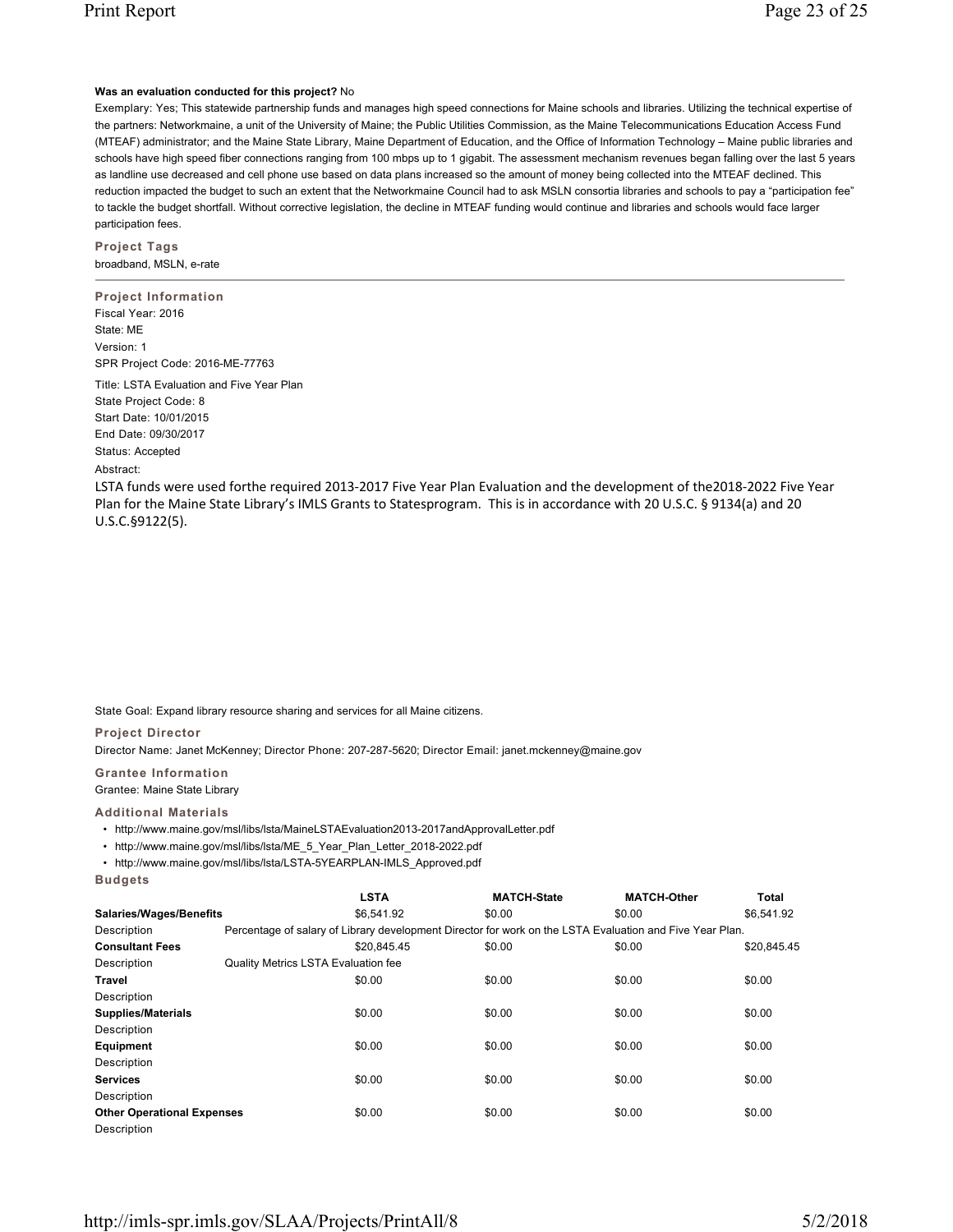| Totals:                     | \$27,387.37 | \$0.00 | \$0.00 | \$27,387.37 |
|-----------------------------|-------------|--------|--------|-------------|
| Intent                      |             |        |        |             |
| Improve library operations. |             |        |        |             |

• Other

**Project Activities Activity Details**

**Title:** Evaluation of the 2013-2017 Maine State Library Five-Year State Plan **Abstract:**

The Maine State Library along with the other COSLINE StateLibrary Agencies (SLA) issued an RFP for an independent evaluation of the 2013-2017 plan in June 2016. Three proposals were received and evaluated. At the Maine State Library, the State Librarian and Library Development Director/LSTA Coordinator reviewed the three submissions. A consultant firm was selected by vote of all participating SLAs and a contract was signed with QualityMetrics on August 15, 2016. MSL worked with the evaluation team to evaluate goals, projects and activities. The evaluation included an online survey, interviews with project directors and MSL staff, focus groups with Maine librarians and analysis of SPR and other data collected by the Maine State Library. MSL staff workedwith evaluators on document editing and clarity of communication in the final evaluation document. The evaluation was submitted to IMLS on March 23, 2017.

**Intent:** Improve library operations.

**Activity:** Planning & Evaluation **Mode:** Retrospective **Format:** Third party

**Number of evaluations and/or plans funded:** 1

**Number of funded evaluation and/or plans completed:** 1

**Partner Information**

Please identify the area(s) in which your partner organization(s) operates.

**Libraries:** Yes **Historical Societies or Organizations:** No **Museums:** No **Archives:** No **Cultural Heritage Organization Multi-type:** No **Preschools:** No **Schools:** Yes **Adult Education:** No **Human Service Organizations:** No **Other:** No

Please identify the legal type of the partner organization(s) for this project.

**Federal Government:** No **State Government:** No **Local Government:** No **School District:** No **Non-Profit:** No **Private Sector:** Yes **Tribe:** No

**Is the activity directed at the library workforce:** No

**For a targeted group or for the general population:** General **Geographic community of the targeted group:** Urban, Suburban, Rural **For what age groups:** 

**Is the activity state-wide:** Yes

**Specific Locations:** No

**Institution Types**

**Public Libraries:** 262, **Academic Libraries:** 34, **SLAA:** 1, **Consortia:** 0, **Special Libraries:** 46, **School Libraries:** 618, **Other:** 0

**Total number of survey responses:** 0

# **Activity Details**

**Title:** Development of 2018-2022 Five-Year Maine State Library Plan **Abstract:**

The Maine State Library (MSL) developed a new Five Year by reviewing the current Maine library landscape, reviewing the evaluation of the 2013 – 2017 plan, performing an internal review and also a review of goals achieved. The Maine State Library determined it would retain the broad statewide goals from the previous plan and continue to direct LSTA funds to statewide programs and projects to provide the highest benefit to Maine residents through libraries. The Maine State Library incorporated practices for better reporting and tracking of goal achievement, outcomes and impact. The Maine State Libraries four goals are:

. Expand library resource sharing and services forall Maine residents.

. Improve the Maine library workforce via continuingeducation, professional development and leadership opportunities.

. Provide and improve library services to individualswith disabilities; and to Maine residents, including children, living

inunderserved areas and rural areas.

Expand and enhance life-long learning opportunitiesMaine residents

 The Maine Library Commission approved the final draft and the plan with all certifications was submitted to IMLS on June 28, 2017.

**Intent:** Improve library operations.